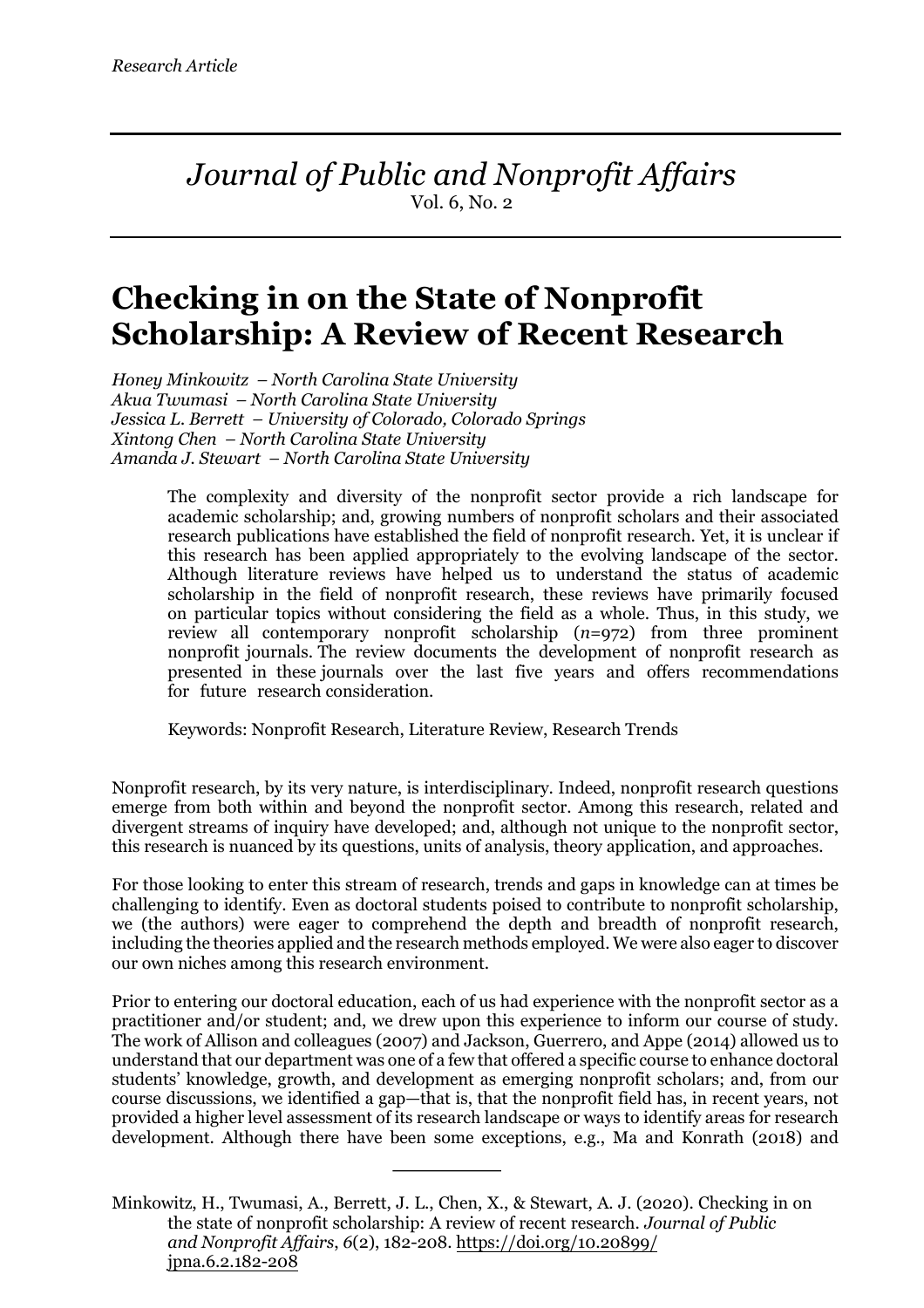Marberg, Korzilius, and van Kranenberg (2019), these studies have largely been broad and general scans of the field; and, for the most part they have not provided an in-depth scan of nonprofit research.

As such, we were curious to identify where nonprofit research was emerging, what topics were being addressed, what nonprofit subsectors were being studied, what sources of data were being utilized, and which methods and theories were being employed. Our guiding research question was: *"What is the current state of nonprofit research?"* We sought to answer this question through a descriptive content analysis of nonprofit research in the three prominent journals of the field. These journals were: *Nonprofit and Voluntary Sector Quarterly* (*NVSQ*), *Nonprofit Management and Leadership* (*NML*), and *Voluntas: International Journal of Voluntary and Nonprofit Organiations* (*Voluntas*).

It should be noted that our purpose was to not merely inform our own personal research agendas. On the contrary, we sought to develop a foundational review that helps identify trends and new horizons for future nonprofit scholarship. Such an endeavor should provide nonprofit researchers with greater information about recent trends in the field as well as areas deserving of greater scholarly attention. The article proceeds with a review of the three journals in our sample, an explanation of our data and methods, descriptive analysis of our findings, and discussion of the implications for the nonprofit sector and future nonprofit research.

#### **Sources and Outlets of Nonprofit Research**

In order to understand the field of nonprofit research, we first sought to understand the sources where this research emerged, the academic departments where this research emanated, as well as the outlets that published this research.

According to Hammack (2002), the nonprofit sector rapidly grew between 1900–1960 because of the administrative and legal ease of nonprofit incorporation. Post-1960, Hammack (2001) attributes growth of the nonprofit sector to the civil rights movement, the Great Society programs started by Lyndon B. Johnson, and the increasing affluence of the populace. Increasing affluence, in particular, allowed for the purchase of more services from the nonprofit sector (Hammack, 2002). Federal subsidies from the Great Society programs continued through other administrations, which led to sector expansion (Hammack, 2002); and, the civil rights movement encouraged courts to permit the creation of organizations that had been previously denied (Hammack, 2002).

Alongside expansion of the overall nonprofit sector, there was also parallel growth in the nonprofit education industry. According to Hall (2010), education growth reflected an "increased need for professionally trained nonprofit managers and entrepreneurs—people who could master an increasingly complex and turbulent policy and funding environment" (p. 24). Simply put, nonprofit employers needed employees trained and skilled in their mission-related work.

Mirabella (2007) identified 284 nonprofit graduate programs in 1996; and, she identified 426 of these programs in 2007. This equates to a growth of 150%. The programs that Mirabella (2007) identified were in several forms, e.g., standalone certificates, masters programs, or even directed programs of study under the umbrella of public administration or business. Undoubtedly, then, the field of nonprofit education is diverse, reflecting the dynamics governing the field (Young, 1999). This diversity has elicited a "best place" debate in terms of where the appropriate intellectual home for nonprofit education should be (Mirabella & Wish, 2000).

For doctoral students just entering the field, Allison et al. (2007) noted that major conceptual and paradigmatic arenas may seem untouched and the conceptual knowledge may appear incomplete. Allison and colleagues (2007) further noted that although a high demand may exist for nonprofit-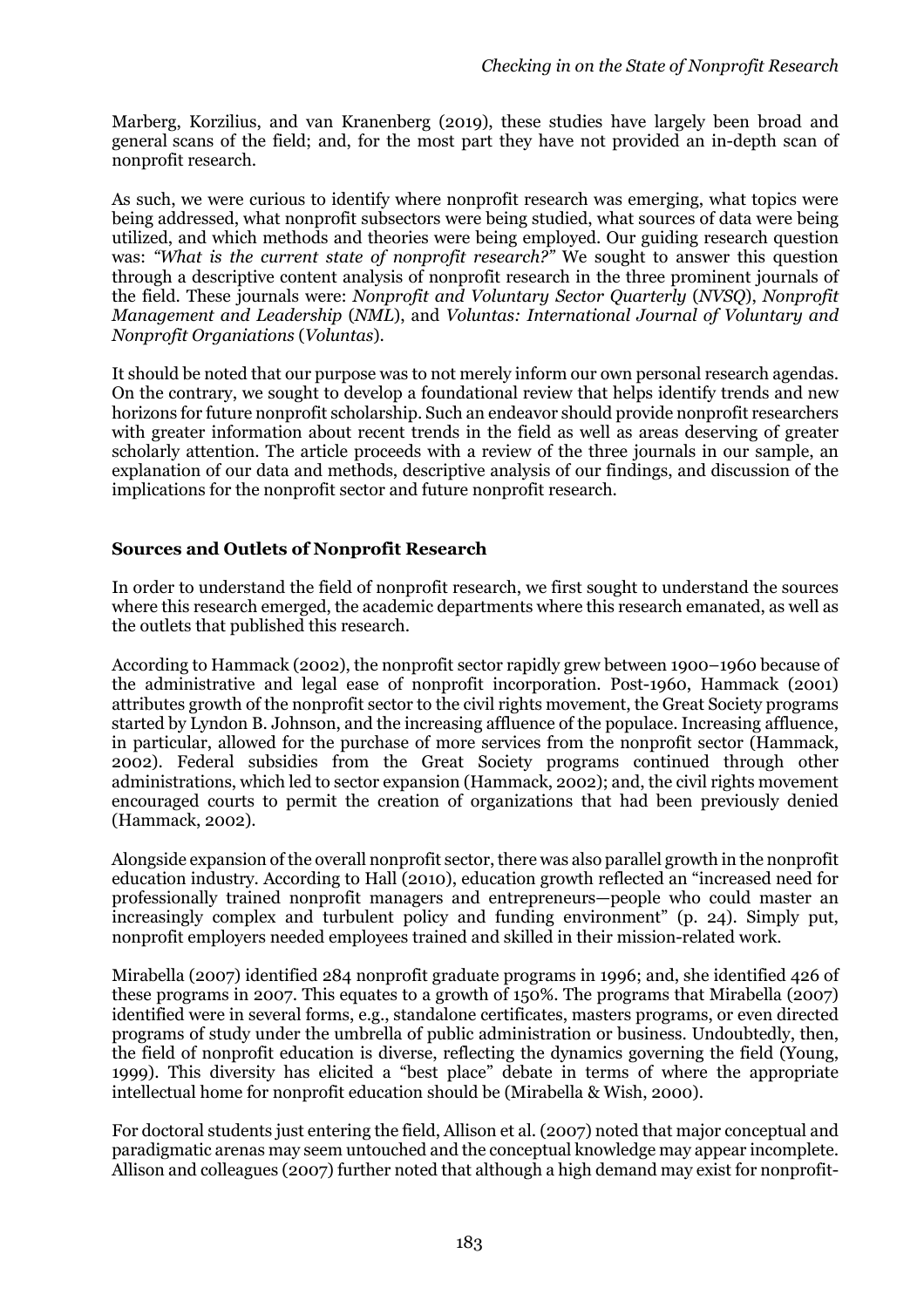related doctoral education, appropriate courses for future nonprofit scholars are often few. Jackson et al. (2014) provided an update to these findings and found that progress has been made in the nature and state of doctoral education in nonprofit and philanthropic studies, as seen in the seminars and consortiums that have evolved to accommodate doctoral studies in the field. There have also been a number of nonprofit-specific research centers and institutes that have emerged as sources of research production and sector engagement (Hall, 2013). Still, despite these improvements, Jackson and colleagues (2014) concluded that there remains a need for research and curricular development in nonprofit doctoral studies.

Reflecting on the diversity of the nonprofit field, Horton Smith (2013) documented more than 100 academic journals that incorporate elements of altruistic research. These journals include topics related to "civil society, third sector, social economy, philanthropy, social movements nonprofit organizations, participation and engagement" (Horton Smith, 2013, p. 654). More recently, Walk and Andersson (2020) uncovered 75 distinct journals relevant to nonprofit scholarship. It should be noted that many of the journals identified by Horton Smith (2013) and Walk and Andersson (2020) focus on specific nonprofit subfields, such as finance, and not solely on general nonprofit research.

There are three peer-reviewed journals, however, that have emerged with an emphasis specifically on the nonprofit form. These journals are *NVSQ*, *NML*, and *Voluntas*. Brudney and Herman (2004) describe these journals as the "three leading general purpose journals in the field of nonprofit sector studies" (p. 300). These journals were reaffirmed as the leading journals in the field by Walk and Andersson (2020). In their study, Walk and Andersson (2020) administered a survey to determine scholars' perceptions of high quality publication outlets in the nonprofit field. They found that scholars consistently ranked *NVSQ*, *NML*, and *Voluntas* as top journals, with *NVSQ* receiving nearly unanimous rating as a top tier publication outlet. Walk and Andersson (2020) also noted that these three journals and their subsequent rankings correspond to the Social Science Citation Index, which uses impact factor to rank and compare social science journals.

Marberg et al. (2019, p. 5) also conducted a review of recent nonprofit literature. They found that although several journals published nonprofit literature, nonprofit research "in the non-specialty journals was not consistent with regard to time." Thus, they focused their study only on research published in *NVSQ*, *NML*, and *Voluntas*.

Horton Smith (2013) explains that the nonprofit sector became more organized in the 1970s, after the founding of the *Association for Research on Nonprofit Organizations and Voluntary Action* (ARNOVA) and its associated research journal the *Journal of Voluntary Action Research* (*JVAR*), later renamed *NVSQ*. The establishment of a scholar community and an outlet for research provided a prototype for other types of associations and journals on the nonprofit and voluntary sector. *NVSQ*, however, was the first of its kind. Thus, prompting us to select it for our review. *NVSQ* is a pioneering academic journal in the field of nonprofit studies; and, it offers an interdisciplinary and research-based haven for the voluntary sector to learn, develop, and contribute to the growing conversation regarding the field.

Approximately 20 years after the development of *NVSQ*, two other journals arose simultaneously. According to editors Young and Billis (1990), *NML* was established as "a journal for the scholar and thoughtful practitioner devoted to advancing the theory and practice of management and leadership of private, nonprofit, and voluntary organizations" (p. 2). The aim of this journal was to bridge the gap between theory and practice on a variety of apropos topics such as the proliferation of the field, skills needed for nonprofit management and leadership, and working with funders and boards (Young and Billis, 1990).

At the same time, *Voluntas*, which is affiliated with the *International Society for Third Sector Research* (ISTR), established its directive for an international scope on nonprofit research.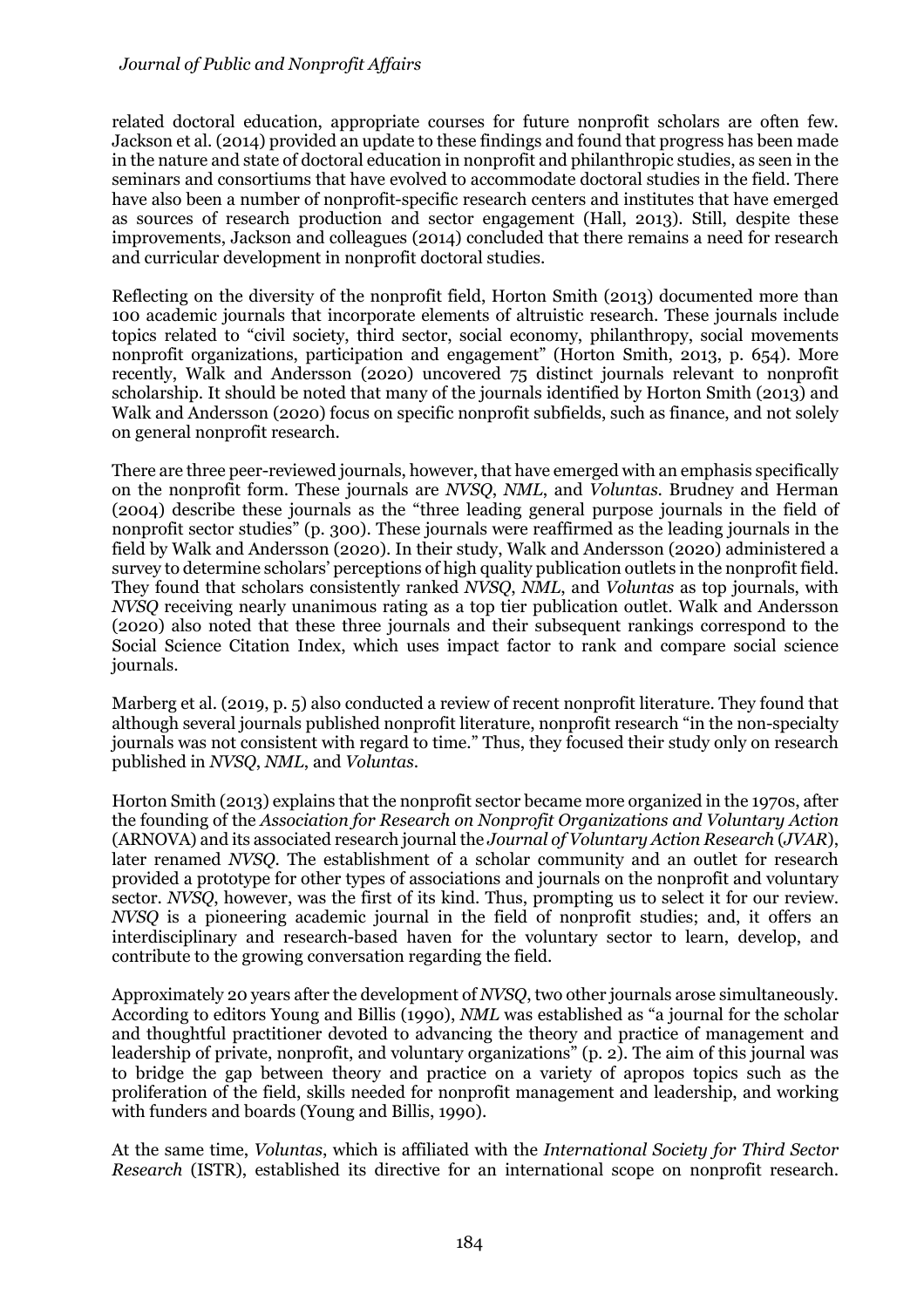Anheier and Knapp (1990) described *Voluntas* emerging from a desire for an interdisciplinary journal attentive to the global voluntary sector. Within ARNOVA and other international associations, Horton Smith (2013) estimated that more than 8,000 active researchers are involved in scholastic explorations of the altruistic field.

The diversity of the nonprofit sector and its related field of research has many accompanying challenges. Literature reviews, however, can be used as a methodological tool to sort this research, identify patterns and trends, and point to gaps and directions for future research. Although the nonprofit field has had its fair share of literature reviews, they have primarily been topical in nature. For example, there have been comprehensive literature reviews of nonprofit advocacy activities (Almog-Bar & Schmid, 2014), value creation (Chen, Ren, Knoke, 2014), volunteer performance (Englert & Helmig, 2018), nonprofit strategies (Laurett & Ferreira, 2018), fundraising (Lindahl & Conley, 2002), revenue structures (Lu, Lin, & Wang, 2019), and commercialization (Maier, Meyer, & Steinbereithner, 2016).

For the emerging nonprofit scholar, these reviews certainly provide insight into academic niches; however, there have only been two explorations of nonprofit research using samples derived from published work in peer reviewed journals. The first is a study by Ma and Konrath (2018). In this study they focused on bibliographical records and an individual publication's cited references. This study is impressive for the volume of literature that it considered (*n*=of 12,016 records in their initial dataset and  $n=311,312$  associated references). Their study went as far back as 1925 and incorporated sophisticated data analytics to identify historical themes and patterns in nonprofit research. They examined sources, locations, topical themes, and networks of themes to indicate how streams of research connect (Ma & Konrath, 2018).

A relevant finding from Ma and Konrath (2018) was that several of the most cited references among their sample were in fact topical literature reviews. Despite the breadth of their study and analysis, they were limited in analyzing more in-depth topics, such as the research methods and theories employed. Indeed, since they feasibly could not read each full-text article in their sample, they were left to provide only a cursory review.

The other study by Marberg et al. (2019) relied on topic modeling of nonprofit research from 1990–2010. This study is useful because it highlights common themes and subtopics of nonprofit research over time with a specific focus on professionalization. However, the study did not depict other trends related to these studies, such as the methods employed or the context of the study.

Although it is not a literature review, it should be noted that Shier and Handy (2014) conducted a review of dissertation abstracts published between 1986–2010. They generated a sample of 3,790 dissertations focused on nonprofits. Through their descriptive study, they determined that there has been a 1,500% increase in dissertations with a nonprofit focus between the first year and the last year of their study. The dissertations included in their study were primarily published in the United States (US) and were narrowly defined in terms of topic (similar to the published results described above).

When examining other fields, including public administration where many nonprofit programs are housed (Mirabella & Wish 2000), literature reviews have also been used to make sense of research topics and fields. Houston and Delevan (1990), for example, explored the question of who publishes in the field of public administration. They found that most scholarly articles are single authored and come from current scholars in the field. They also discovered that public administration research is funded at a lower rate than other fields and that a major gap in the field is research that evaluates public policy (Houston & Delevan, 1990).

In the field of business administration, Gorman, Hanlon, and King (1997) conducted a literature review of entrepreneurship research and discovered that the field would benefit from the incorporation of more theories from outside of business in order to move the field's theoretical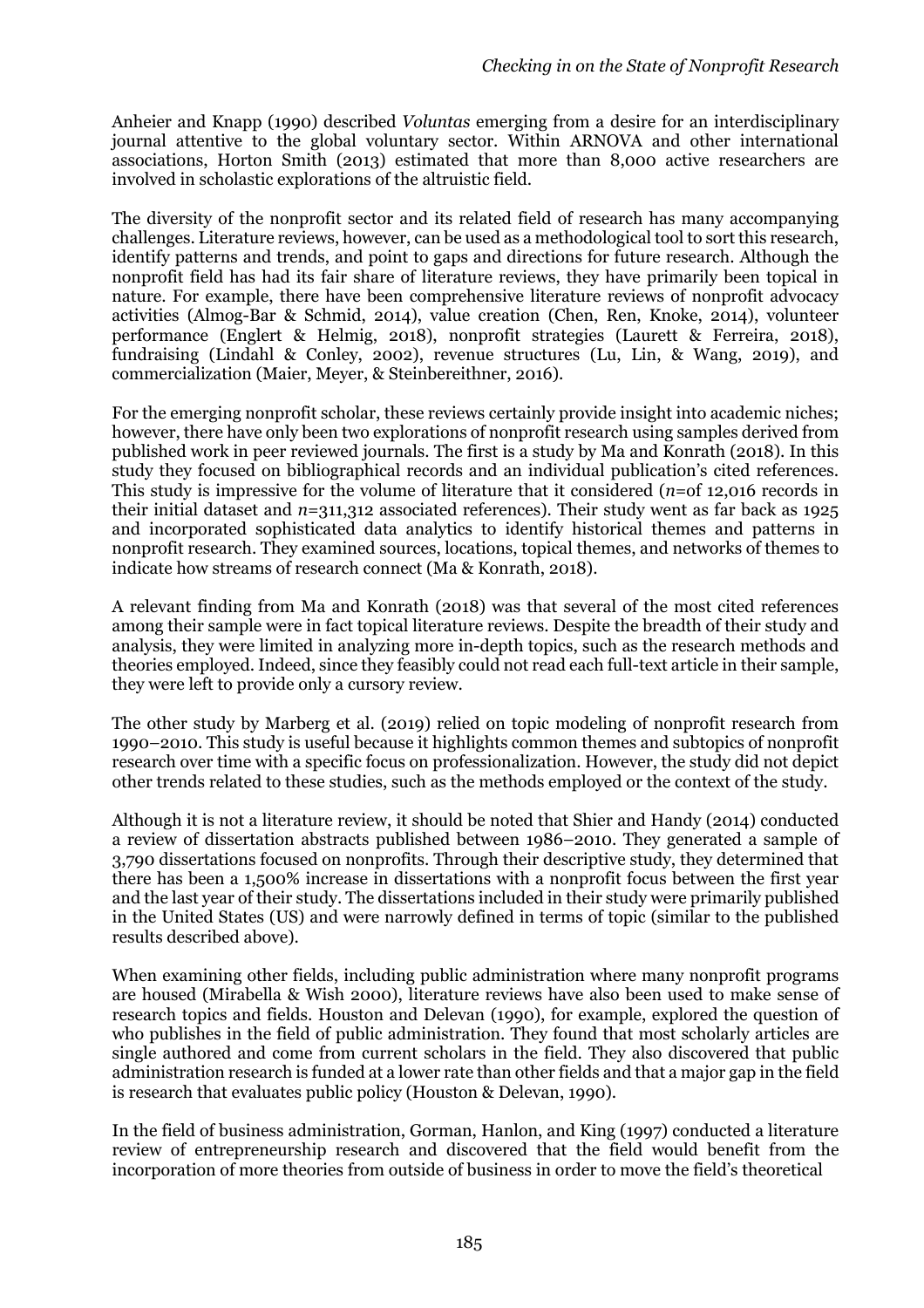| Journal     |      | <b>Year of Publication</b> |      |      |      |      |       |  |
|-------------|------|----------------------------|------|------|------|------|-------|--|
|             | 2013 | 2014                       | 2015 | 2016 | 2017 | 2018 | Total |  |
| <b>NVSQ</b> | 54   | 57                         | 57   | 75   | 59   | 11   | 313   |  |
| <b>NML</b>  | 24   | 24                         | 29   | 30   | 30   |      | 145   |  |
| Voluntas    | 51   | 73                         | 120  | 125  | 114  | 31   | 514   |  |
| Total       | 129  | 154                        | 206  | 230  | 203  | 50   | 972   |  |

**Table 1.** Summary of Sample across Journal Sources by Year

findings forward. Similarly, in marketing, Luchs, Swan and Creusen (2016) conducted a review of 252 articles on product design over a 14 year period and discovered many existing gaps in research including how differences between people, cultures, and other elements influence product design.

These literature reviews (from both within and beyond the nonprofit sector) have uncovered patterns, trends, and gaps regarding how topics have conceptually and theoretically been used in research. Following these studies, we conducted a descriptive content analysis (i.e., an inventory and analysis) of all articles published within a five year period (2008–2013) in *NVSQ*, *NML* and *Voluntas*. In the section that follows, we explain our research methods and data sources. We then provide our findings and discuss the implications in an effort to identify gaps and bolster future research in the field.

#### **Data and Method**

To explore recent nonprofit research, we created a five-stage data collection process. At the first stage, we defined the sample for this study from the population of nonprofit research. Three prominent academic journals for nonprofit research were included based on the aforementioned rationale, *NVSQ*, *NML*, and *Voluntas*. We identified all articles published between 2013 to the first issue of 2018 (*n*=927). This sample included research articles, research notes, and theory pieces only. We excluded issue information, editor's notes, information for contributors, and book reviews. Table 1 provides a summary of the sample by year and journal.

At the second stage, we identified the data points that reflected our research interests. We then developed a data collection protocol for consistency. This protocol included step-by-step instructions and identified 16 data points for collection (summarized in Table 2). To identify these data points, the research team consulted prior studies of literature reviews from other fields (e.g., Hossain & Kauranen, 2016; Laurett & Ferreira, 2018; Suykens, De Rynck, & Vershuere, 2019). Specifically, we collected article title, author(s), publication information, country where the research occurred as well as the country that produced the research, type of research article and study, subsector of interest, keywords, theory used, and sources of data.

Information on article title and publication information was used to situate and identify the research. The location of the research was used to identify "where" the primary author was located (represented by the location of the university affiliation of the first author and the location of the research subject). This data point helps to identify which the countries are being studied in nonprofit research and in which countries more scholarly attention is warranted. Type of study refers to the method used in the study. This information helps identify the research design as well as the methods most prevalent in the field. We categorized type of study based on the four types methodologies identified by Laurett and Ferreira (2018). These were qualitative, theoretical, quantitative, and mixed.

Subsector refers to the nonprofit subsectors that have been studied. This data point is used to identify the subsectors that have been frequently researched by nonprofit scholars as well as those that have received less attention. Recurring themes were identified by the keywords included in the articles to help identify which subject areas have trended in nonprofit research as well as gaps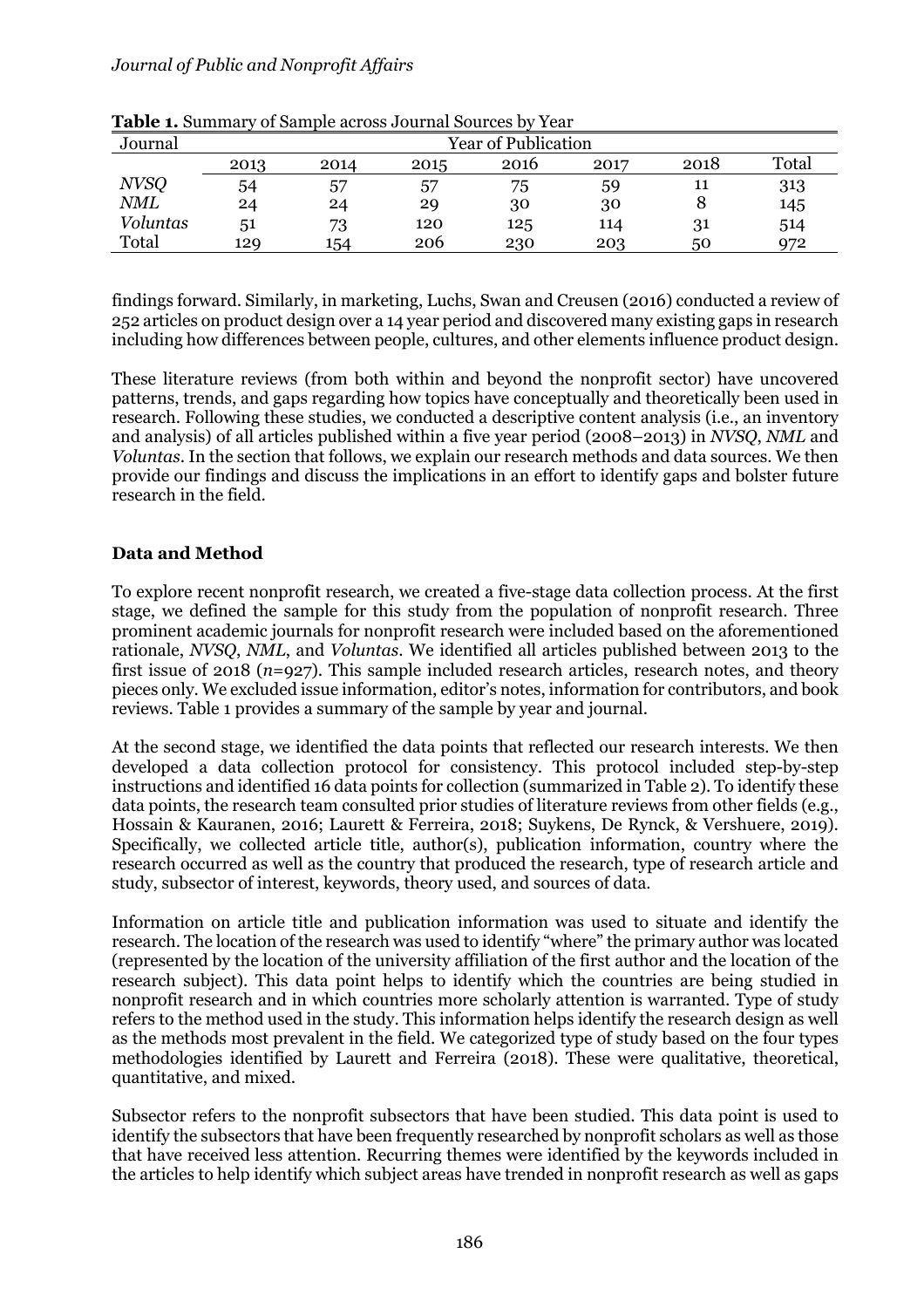| Data Points                 | Definitions                                                                                                                                                      | Initial                   | Spot-                     |
|-----------------------------|------------------------------------------------------------------------------------------------------------------------------------------------------------------|---------------------------|---------------------------|
|                             |                                                                                                                                                                  | Collection                | check                     |
| Article Title               | Name given to article in publication.                                                                                                                            | X                         |                           |
| Author(s)                   | Person or people mentioned in the research<br>article as being involved in writing the<br>article. (Authors were separated into first<br>and secondary authors.) | $\boldsymbol{\mathrm{X}}$ |                           |
| Date                        | Year of journal article publication.                                                                                                                             | X                         |                           |
| Journal                     | NVSQ, NML, or Voluntas.                                                                                                                                          | $\boldsymbol{\mathrm{X}}$ |                           |
| <b>Journal Volume</b>       | Volume from that an article was published.                                                                                                                       | $\boldsymbol{\mathrm{X}}$ |                           |
| Journal Issue               | Issue that an article was published.                                                                                                                             | $\boldsymbol{\mathrm{X}}$ |                           |
| <b>Country of Research</b>  | Location of the sample for the research<br>study.                                                                                                                | X                         | X                         |
| Country of Origin           | Location of the university where primary<br>author is from or associated with.                                                                                   | X                         |                           |
| Type of Article             | Research study, research note, or non-<br>empirical article.                                                                                                     | X                         |                           |
| Type of Study               | Quantitative, qualitative, mixed method, or<br>non-empirical (e.g., conceptual, theoretical).                                                                    | $\boldsymbol{\mathrm{X}}$ | X                         |
| Subsector                   | Nonprofit subsector studied in the research,<br>classified according to NTEE categories.                                                                         | X                         | $\mathbf X$               |
| Keywords                    | Words identified by authors as "keywords."                                                                                                                       | $\boldsymbol{\mathrm{X}}$ |                           |
| Theory                      | Theory informing the study (or theoretical<br>contribution).                                                                                                     | X                         | $\mathbf X$               |
| Data Source                 | Primary or secondary data (or both).                                                                                                                             | X                         | X                         |
| <b>Primary Data Sources</b> | If study relied on primary or both types of<br>data, the primary method(s) were recorded.                                                                        | X                         | $\boldsymbol{\mathrm{X}}$ |

**Table 2.** Summary of Data Points and Definitions

that exist in the nonprofit research field. Theories employed were also identified to provide insight into theory building among nonprofit research. These includes theories unique to the sector and those from outside the sector that have been applied to the nonprofit context. Lastly, we identified source(s) of data (i.e., either primary or secondary). For studies using data secondary sources, we made note of the source and created an inventory of data sources relevant to nonprofit research (see Appendix A).

The third stage in our methodological process was to implement data collection. Each of the authors was assigned journal volumes for data collection to ensure equal responsibilities for data collection. The articles from the three selected academic journals were downloaded from the library of North Carolina State University. The research team then identified data points from the articles by reading the entirety of each assigned article.

The fourth stage involved spot-checking the initial data collection. A preliminary spot-check of coding was necessary in order to ensure intercoder reliability across the full sample. All articles in the sample were confirmed. We developed a protocol for rechecking coding and included the data points identified in Table 2. To recheck the coding, articles were assigned to four members of the research team; and, these assignments were made in a way that ensured that no researcher rechecked (i.e., confirmed) data they had initially collected. If there was disagreement regarding any data point, research team members collectively decided on the outcome. In the final stage, analysis was undertaken. Prior to initiating the analysis, the research team conducted a final coding spot-check in order to ensure data integrity.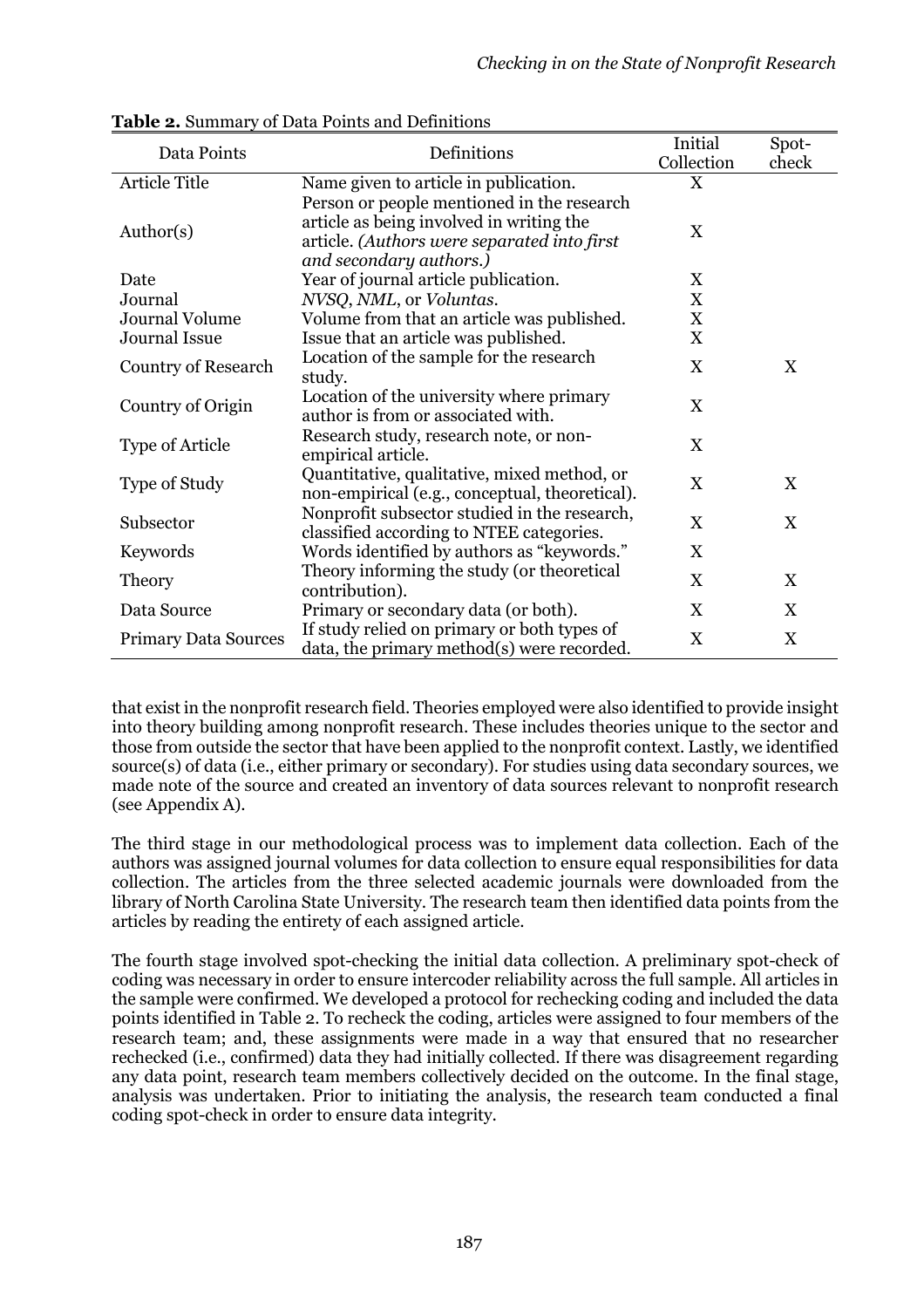| <b>Table 3.</b> Location (Country) of an Article s First Author |                |       |  |  |  |  |  |
|-----------------------------------------------------------------|----------------|-------|--|--|--|--|--|
| Total                                                           | Frequency      | %     |  |  |  |  |  |
| Australia                                                       | 34             | 3.50  |  |  |  |  |  |
| Belgium                                                         | 30             | 3.09  |  |  |  |  |  |
| Canada                                                          | 43             | 4.42  |  |  |  |  |  |
| China                                                           | 16             | 1.65  |  |  |  |  |  |
| Germany                                                         | 61             | 6.28  |  |  |  |  |  |
| <b>Israel</b>                                                   | 16             | 1.65  |  |  |  |  |  |
| Italy                                                           | 27             | 2.78  |  |  |  |  |  |
| Netherlands                                                     | 31             | 3.19  |  |  |  |  |  |
| Spain                                                           | 30             | 3.09  |  |  |  |  |  |
| Sweden                                                          | 17             | 1.75  |  |  |  |  |  |
| Switzerland                                                     | 19             | 1.95  |  |  |  |  |  |
| UK                                                              | 80             | 8.23  |  |  |  |  |  |
| <b>USA</b>                                                      | 411            | 42.28 |  |  |  |  |  |
| <b>Other Countries</b>                                          | 157            | 16.15 |  |  |  |  |  |
| Asia                                                            | 50             |       |  |  |  |  |  |
| Africa                                                          | $\overline{7}$ |       |  |  |  |  |  |
| Oceania                                                         | 10             |       |  |  |  |  |  |
| Europe                                                          | 69             |       |  |  |  |  |  |
| North America                                                   | 11             |       |  |  |  |  |  |
| South America                                                   | 10             |       |  |  |  |  |  |
| Total                                                           | 972            | 100   |  |  |  |  |  |

**Table 3.** Location (Country) of an Article's First Author

Note: Countries that had more than 15 articles (>1.5% of the total sample) authored are specified in this table. For countries that had less than 15 articles authored, these are grouped as "other countries" and sub-labeled according to their continent.

#### **Analysis and Findings**

#### *Authors and their Location*

The articles in the sample were primarily written by multiple authors with each article having on average approximately two authors. The number of authors ranged from one to eight. Single authored manuscripts accounted for approximately 31% of the articles in the sample (*n*=297). Of the multi-authored manuscripts, approximately 51% (*n*=342) were written by two authors. There were approximately 34% of manuscripts written by three authors (*n*=228); and, approximately 15% of manuscripts had four or more authors (*n*=102).

The United States (US) was the primary location of authors. This was followed by the United Kingdom, Germany, and Canada. The US dominating as the country of the primary authors is not entirely surprising since *NVSQ* and *NML* are based in the US. Author locations comprising at least 1.5% of the total sample are summarized in Table 3. Authors represented 56 countries and spanned six continents. Not surprising given its mission and focus, *Voluntas* had the greatest international diversity with publications from 57 countries. During the study period, *NVSQ* published articles from 26 countries; and, *NML* published articles from 21 countries.

#### *Research Location*

The location of the research represented among the sample spanned 79 countries and six continents. Comparing the location of the researcher and their research, approximately 71% of the research was conducted in the same country as the author (*n*=689). Research locations are summarized according to their continent in Table 4.

Given various initiatives across the nonprofit academic community to be more inclusive, we also investigated the data to understand emerging diversity among nonprofit scholars. Specifically,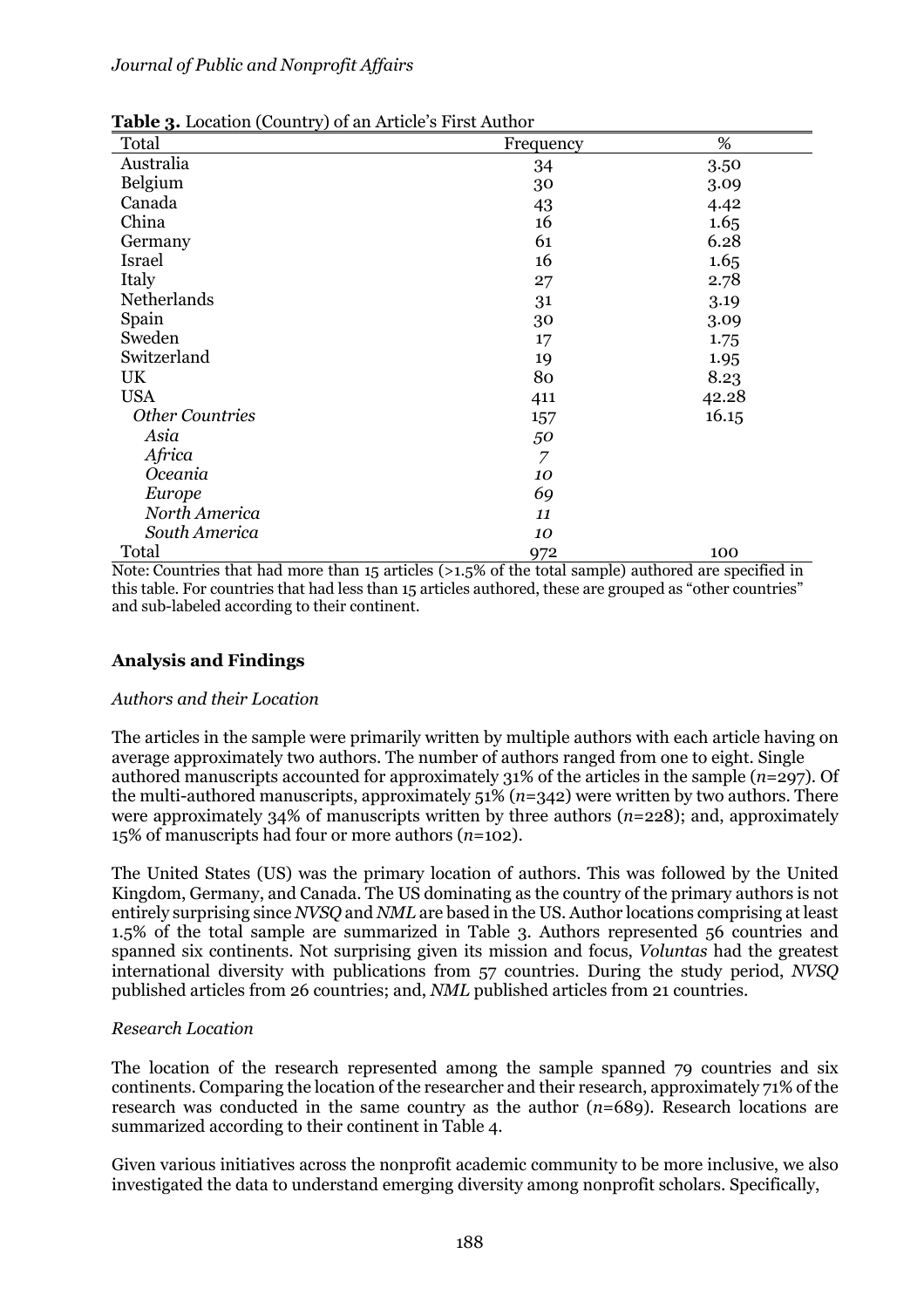| Continents                 | Frequency               | %      | Continents     | Frequency               | %      |
|----------------------------|-------------------------|--------|----------------|-------------------------|--------|
|                            | Africa                  |        |                | North America           |        |
| <b>Burkina Faso</b>        | 1                       | 6.25   | Canada         | 30                      | 8.45   |
| Burundi                    | $\mathbf{1}$            | 6.25   | Guatemala      | $\mathbf{1}$            | 0.28   |
| Egypt                      | $\overline{2}$          | 12.5   | Haiti          | 1                       | 0.28   |
|                            |                         |        |                |                         |        |
| Ghana                      | $\overline{2}$          | 12.5   | Mexico         | $\overline{2}$          | 0.56   |
| Liberia                    | 1                       | 6.25   | Nicaragua      | $\mathbf{1}$            | 0.28   |
| South Africa               | 1                       | 6.25   | <b>USA</b>     | 317                     | 89.30  |
| Uganda                     | 1                       | 6.25   | Multiple       | $\mathbf 1$             | 0.28   |
| Multiple                   | 5                       | 31.25  | Unspecified    | $\overline{2}$          | 0.56   |
| Unspecified                | $\overline{2}$          | 12.5   | Total          | 355                     | 100.00 |
| Total                      | 16                      | 100    |                |                         |        |
|                            |                         |        |                |                         |        |
|                            | Asia                    |        |                | Europe                  |        |
| Bangladesh                 | $\overline{\mathbf{c}}$ | 1.71   | Austria        | 5                       | 1.73   |
| Cambodia                   | 5                       | 4.27   | Belgium        | 23                      | 7.96   |
| China                      | 30                      | 25.64  | Croatia        | $\mathbf{1}$            | 0.35   |
| Hong Kong                  | 3                       | 2.56   | Czech Republic | $\overline{\mathbf{2}}$ | 0.69   |
| India                      |                         |        | Denmark        |                         |        |
|                            | 7                       | 5.98   |                | $\overline{4}$          | 1.38   |
| Indonesia                  | $\mathbf{1}$            | 0.85   | Estonia        | $\mathbf{1}$            | 0.35   |
| Israel                     | 14                      | 11.97  | Finland        | $\overline{2}$          | 0.69   |
| Japan                      | 17                      | 14.53  | France         | 6                       | 2.08   |
| Jordan                     | $\mathbf{1}$            | 0.85   | Germany        | 45                      | 15.57  |
| Korea                      | $\mathbf 1$             | 0.85   | Greece         | $\mathbf{2}$            | 0.69   |
| Kyrgyzstan                 | $\overline{2}$          | 1.71   | Iceland        | $\mathbf{1}$            | 0.35   |
| Lebanon                    | 7                       | 5.98   | Ireland        | 7                       | 2.42   |
|                            |                         |        |                |                         |        |
| Malaysia                   | 3                       | 2.56   | Italy          | 19                      | 6.57   |
| Pakistan                   | $\mathbf{1}$            | 0.85   | Kazakhstan     | $\mathbf{1}$            | 0.35   |
| Saudi Arabia               | $\overline{2}$          | 1.71   | Netherlands    | 14                      | 4.84   |
| Singapore                  | 1                       | 0.85   | Norway         | $\overline{\mathbf{4}}$ | 1.38   |
| Taiwan                     | 5                       | 4.27   | Poland         | 5                       | 1.73   |
| Turkey                     | 3                       | 2.56   | Portugal       | $\overline{\mathbf{c}}$ | 0.69   |
| Vietnam                    | $\mathbf{1}$            | 0.85   | Russia         | 6                       | 2.08   |
| Multiple                   | 3                       | 2.56   | Serbia         | $\mathbf{1}$            | 0.35   |
| Unspecified                | 8                       | 6.84   | Spain          | 21                      | 7.27   |
| Total                      | 117                     | 100.00 | Sweden         | 11                      | 3.81   |
|                            |                         |        | Switzerland    |                         |        |
|                            |                         |        |                | 11                      | 3.81   |
|                            | South America           |        | Ukraine        | $\overline{4}$          | 1.38   |
| Argentina                  | 1                       | 5.56   | United Kingdom | 58                      | 20.07  |
| <b>Brazil</b>              | 8                       | 44.44  | Multiple       | 21                      | 7.27   |
| Caribbean                  | $\mathbf 2$             | 11.11  | Unspecified    | 12                      | 4.15   |
| Ecuador                    | $\overline{\mathbf{c}}$ | 11.11  | Total          | 289                     | 100.00 |
| Peru                       | $\mathbf 2$             | 11.11  |                |                         |        |
| South America              | 1                       | 5.56   |                | Oceania                 |        |
|                            |                         |        | Australia      |                         |        |
| Uruguay                    | $\mathbf 2$             | 11.11  |                | 24                      | 72.73  |
| Total                      | 18                      | 100.00 | New Zealand    | 9                       | 27.27  |
|                            |                         |        | Total          | 33                      | 100.00 |
|                            | Other                   |        |                |                         |        |
| Global                     | 24                      |        |                |                         |        |
| <b>Multiple Continents</b> | 51                      |        |                |                         |        |
| Unspecified                | 69                      |        |                |                         |        |
|                            |                         |        |                |                         |        |

**Table 4.** Research Locations by Continent

Note: "Multiple" is research conducted in multiple countries on the same continent. "Unspecified" is research conducted on a specific continent, but no specific country identified. "Global" is research conducted in unspecific global or international contexts. "Multiple Continents" is research conducted on more than one continent. Other "unspecified" is research with no location identified.

total research by year was compared to the number of authors and research locations in the US (see Figure 1). Across the five years in the sample, the dominance of the US for authorship and research location appears to be steady, with a slight decline in 2017.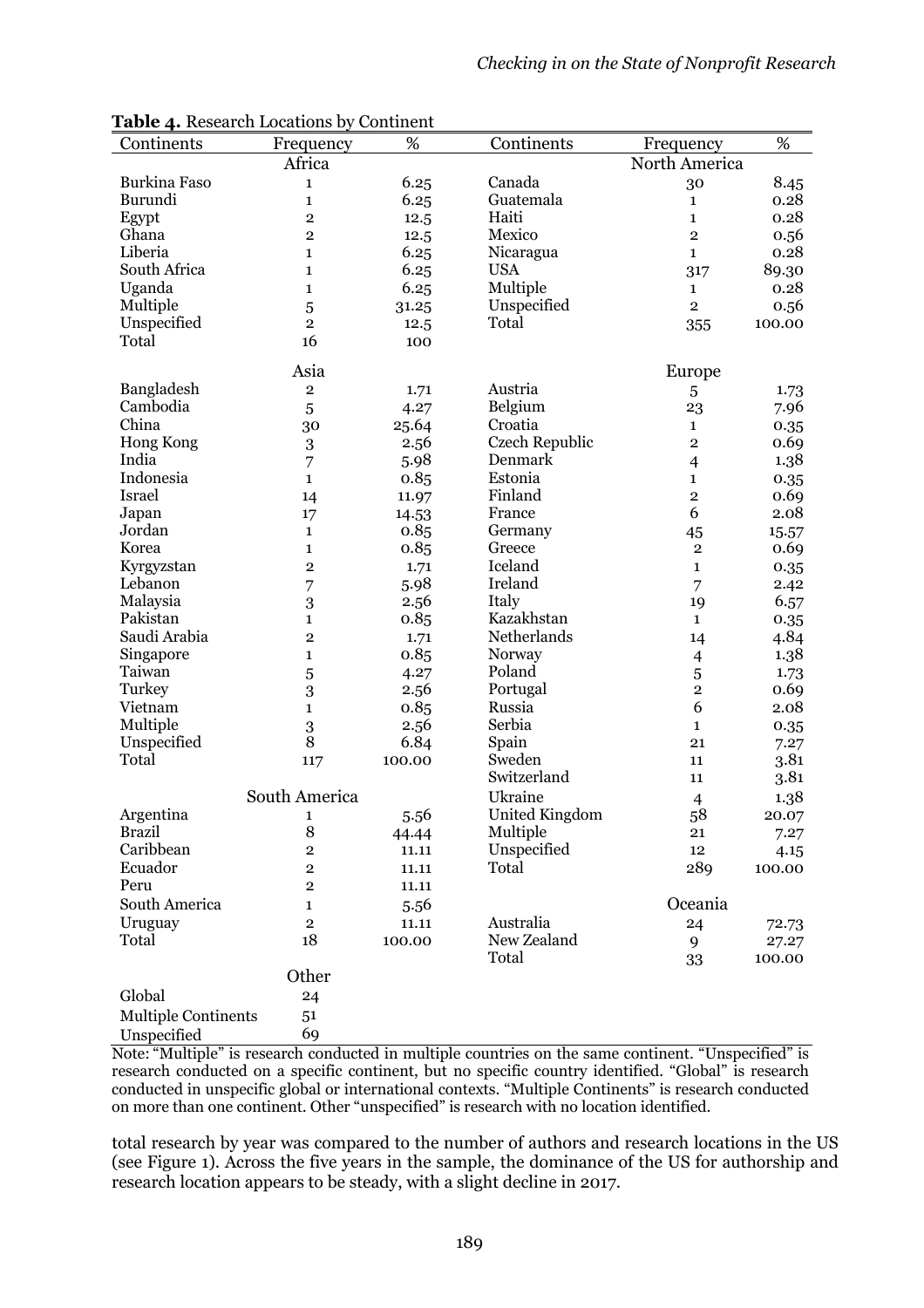

**Figure 1.** Number of US-Based Authors and Research Locations Compared to Total Publications

## *Type of Study*

The articles in this study primarily represented quantitative research (*n*=495, approximately 51% of articles). This is followed by qualitative research (*n*=265, approximately 27% of articles). Articles identified as mixed methods accounted for 15% of the sample (*n*=146 articles). Articles that were either historical, theoretical, or otherwise non-empirical (e.g., conceptual) in nature comprised approximately 7% of the sample (*n*=66). Comparing journals, *NML* (at approximately 66%) and *NVSQ* (at 61%) published quantitative research more frequently than *Voluntas* (*n*= approximately 41% of articles) during the five-year period (see Figure 2).

#### *Data Sources*

The research represented among the articles primarily relied upon primary data sources (i.e., data the research team collected for the purpose of the research study) (*n*=391, 40.2%), followed by secondary sources (i.e., pre-existing data the research team used for the study) (*n*=343, 35.3%). Research relying on both primary and secondary sources of data accounted for 18.6% of the sample  $(n=181)$ ; and finally, 5.8% of the articles had no identifiable data source  $(n=56)$ . Of the primary data collection methods employed by the studies, the most prevalent was interview research (*n*= 301; 31%). This was closely followed by survey research (*n*=297; 30.6%). Figure 3 provides a summary of the various primary data collection methods.

Focusing on the secondary data sources, document reviews were the most common source of secondary data (*n*=94, approximately 10%). Examples of document reviews include nonprofit websites, annual reports, and social media accounts. Secondary survey data of individuals, such as the US Current Population Survey was another common source of data (*n*=75, approximately 8% of studies relied on this data source). The US Internal Revenue Service (IRS) Form 990 data, commonly collected by the National Center for Charitable Statistics, was the third most common source of secondary data (*n*=68; 7% of studies relied on this data source).

Of the research conducted in the US that relied on secondary data, approximately 18% (*n*=60) of studies relied on IRS 990 tax forms. Literature reviews (*n*=31; approximately 3% of studies) were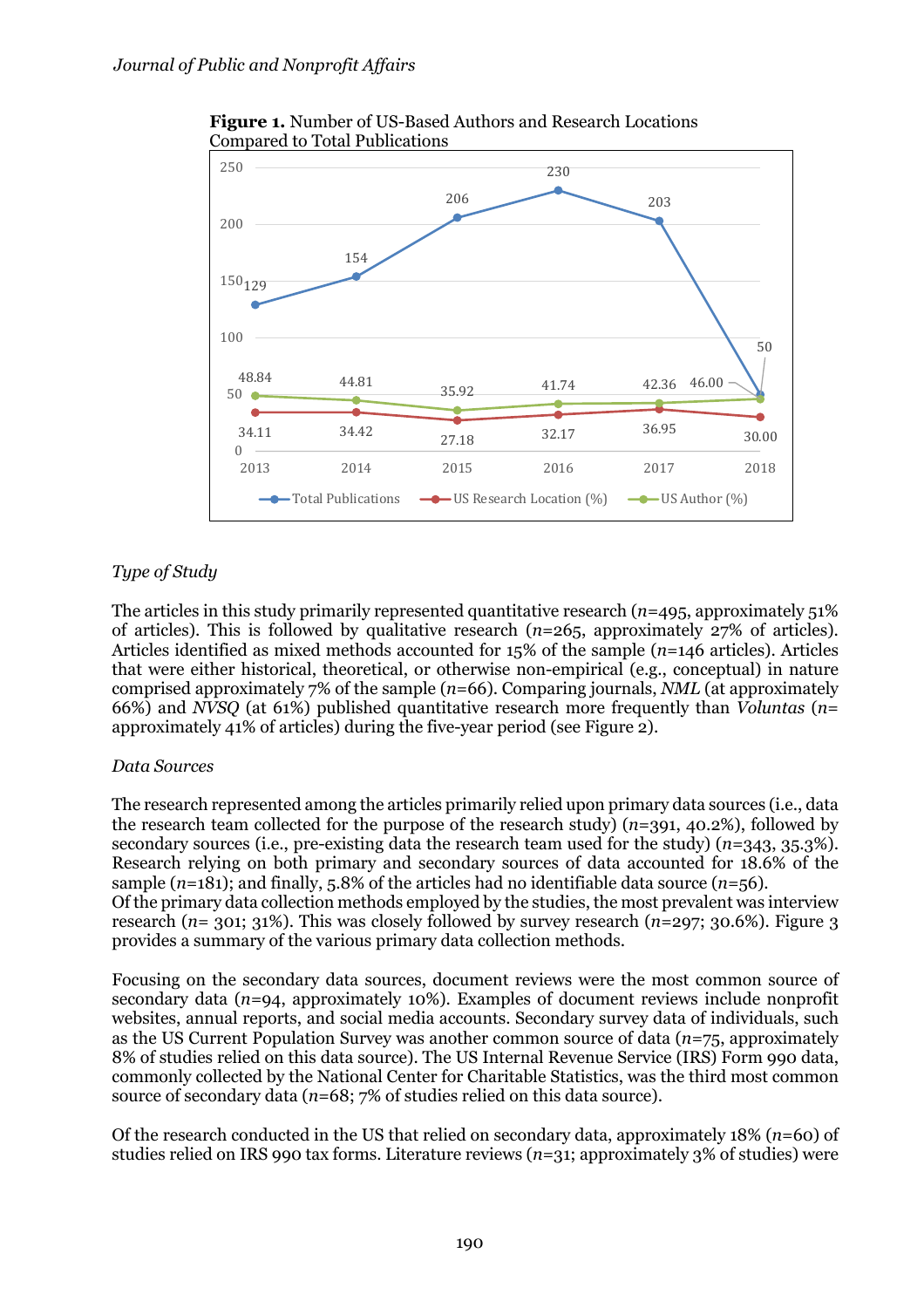

**Figure 2.** Type of Study by Journal





another source identified as secondary data. Many secondary sources were specific to the research study and singularly used among the studies in this sample. In total, we identified over 100 different secondary sources (see Appendix A).

#### *Subject of Study*

To explore the focus of research represented in the sample, we first identified patterns emerging from the author-identified keywords. In an iterative process, we then noted recurring themes. The keyword "volunteers" was the most frequently identified keyword during this period (*n*=182; approximately 19% of studies). This was followed by "fund development" (*n*=141; approximately 15% of articles), and "accountability" (*n*=90; approximately 9% of articles) (see Figure 4).

We also explored the most salient topics in each of the journals based on keyword patterns. "Collaboration" (*n*=45; approximately 64% of articles), "volunteers" (*n*=101; approximately 56%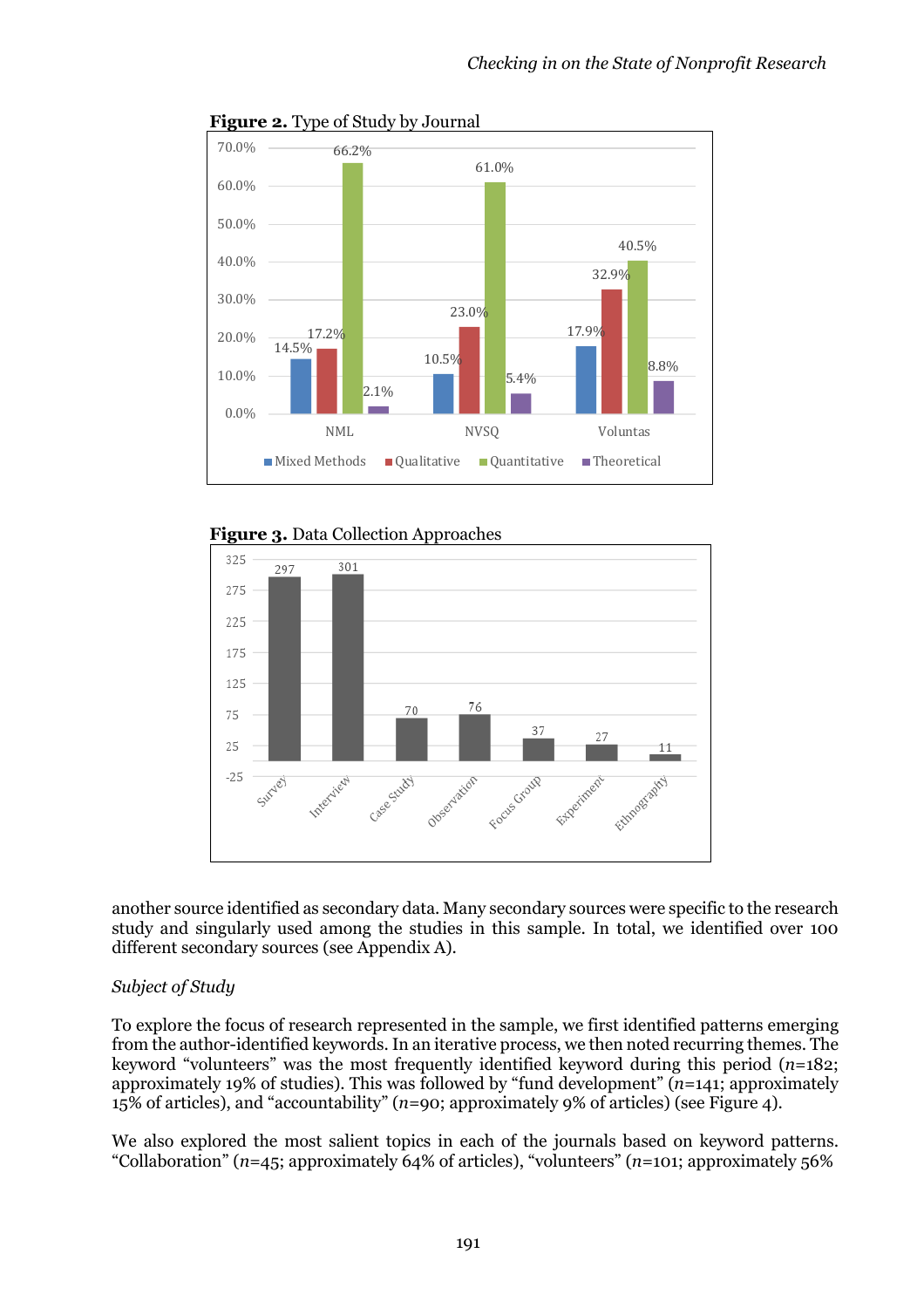

**Figure 4.** Summary of Thematic Keywords





of articles) and "accountability" (*n*=37; approximately 64% of articles ) were most frequently used in *Voluntas*. "Fund development" was most frequently used in *NVSQ* (*n*=56; approximately 44% of articles). Among the four themes, *NML* was fairly balanced, with "accountability" being the most frequently used theme (*n*=22; approximately 24% of articles).

Next, using the National Taxonomy of Exempt Entities (NTEE) "Major Groups," we identified the subsectors that provided the context for the research.<sup>1</sup> Over half of the research studies specified at least one subsector (*n*=661; 68%); and, of those specified "human services," "international," "health," and "education and research" subsectors were the most common (See Figure 5). Nearly 12% (*n*=116; approximately 12%) of all articles considered the nonprofit sector as a whole. There were 2.5% (*n*=24) of articles that referenced more than three subsectors. Some research (*n*=173; approximately 18%) was not focused on a subsector but instead considered an individual perspective (e.g., an individual donor or volunteer regardless of subsector).

#### *Theory Salience in the Sector*

To examine the degree of each article's use of theory, we identified which theories researchers applied in their studies. Over one-third of the studies did not explicitly identify any theory (whether underpinning the study or in terms of a theoretical contribution of the research) Of the theories identified in the articles, resource dependency was the most commonly tested and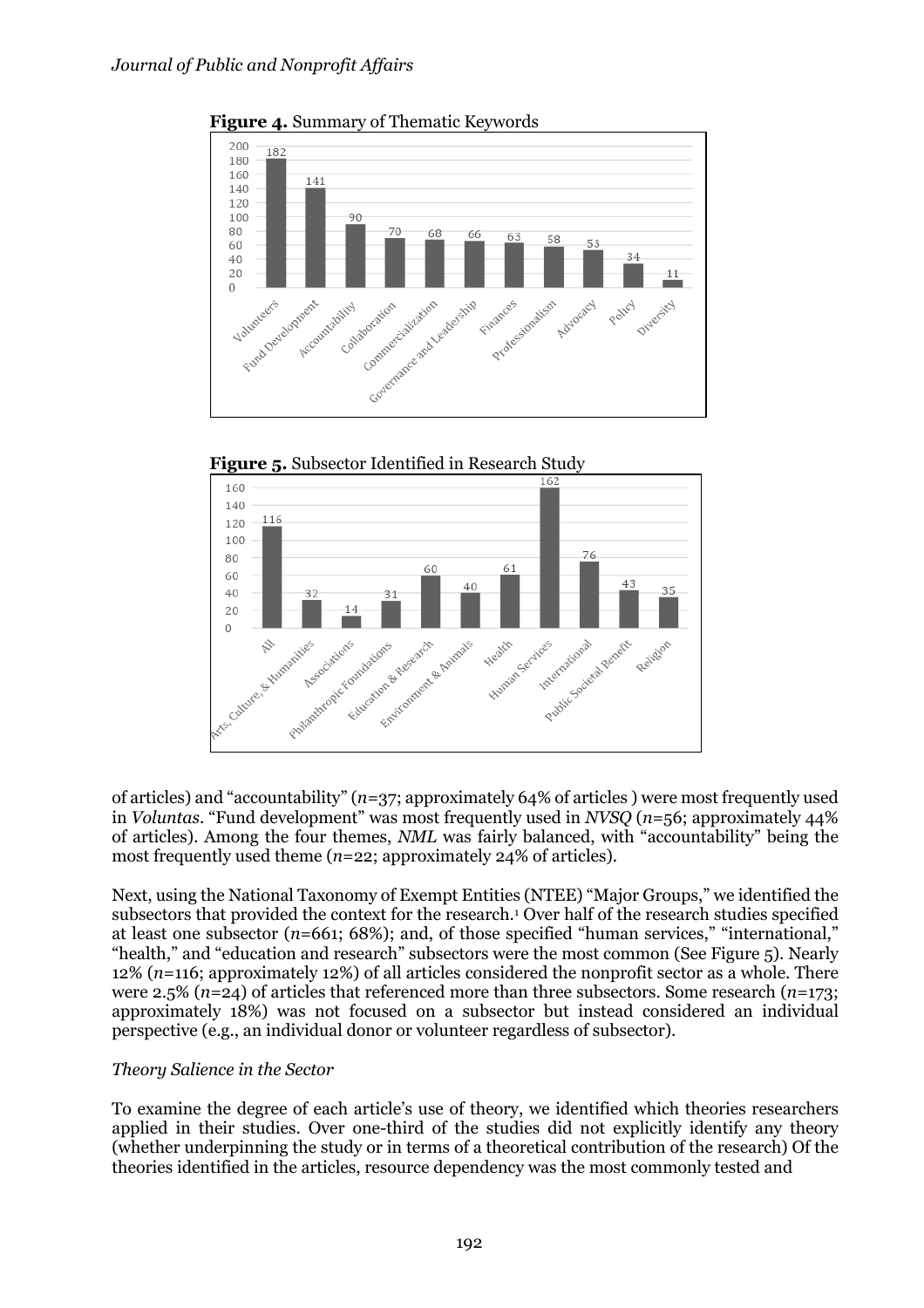| <b>Table 5.</b> Prequency of Articles Applying various Theories in Each Journal<br>Theory | <b>NVSQ</b>  | <b>NML</b>     | Voluntas   |
|-------------------------------------------------------------------------------------------|--------------|----------------|------------|
|                                                                                           | 26           | 15             | 39         |
| <b>Resource Dependency Theory</b>                                                         | (5.33%)      | (6.91%)        | $(5.10\%)$ |
|                                                                                           | 21           | 8              | 34         |
| <b>Institutional Theory</b>                                                               | (4.30%)      | (3.69%)        | (4.45%)    |
|                                                                                           | 15           | 8              | 35         |
| <b>Organizational Theory</b>                                                              | (3.07%)      | (3.69%)        | (4.58%)    |
|                                                                                           | 8            | 9              | 20         |
| <b>Agency Theory</b>                                                                      | (1.64%)      | (4.15%)        | (2.62%)    |
|                                                                                           | 11           | $\mathbf{1}$   | 20         |
| <b>Economic Theory</b>                                                                    | (2.25%)      | (0.46%)        | (2.62%)    |
|                                                                                           | 10           | $\overline{2}$ | 20         |
| <b>Failures Theory</b>                                                                    | (2.05%       | (0.92%)        | (2.62%)    |
|                                                                                           | 6            | 4              | 20         |
| <b>Stakeholder Theory</b>                                                                 | (1.23%       | (1.84%)        | (2.62%)    |
|                                                                                           | 8            | 5              | 14         |
| Social Capital Theory                                                                     | (1.64%       | $(2.30\%)$     | (1.83%)    |
|                                                                                           | 9            | 5              | 10         |
| Social Exchange Theory                                                                    | (1.84%)      | (2.30%)        | (1.31%)    |
|                                                                                           | 6            | 7              | 10         |
| <b>Motivation Theory</b>                                                                  | (1.23%)      | (3.23%)        | (1.31%)    |
|                                                                                           | 6            | 7              | 10         |
| Network Theory                                                                            | (1.23%)      | (3.23%)        | (1.31%)    |
|                                                                                           | 6            |                | 14         |
| Self Determination Theory                                                                 | (1.23%)      |                | (1.83%)    |
|                                                                                           | $\mathbf{2}$ | 4              | 10         |
| <b>Stewardship Theory</b>                                                                 | (0.41%)      | (1.84%)        | (1.31%)    |
|                                                                                           | 118          | 49             | 175        |
| None ( <i>i.e.</i> , No Theory)                                                           | (24.18%)     | (22.58%)       | (22.91%)   |
|                                                                                           | 231          | 99             | 332        |
| <b>Other Theory</b>                                                                       | (47.34%)     | (44.62%)       | (43.46%)   |
|                                                                                           | 488          | 217            | 764        |
| Total                                                                                     | (100%)       | (100%)         | (100%)     |

**Table 5.** Frequency of Articles Applying Various Theories in Each Journal

utilized theory (*n*=80, approximately 8% of studies somehow incorporated this theory). This was followed by institutional theory (approximately 7% of articles somehow incorporated).

We used the "other" category to capture theories that were referenced too few times to constitute a singular category. Figure 6 summarizes theories that were referenced by at least 15 articles or 1.5% of the sample. Table 5 sorts the theories among the three journals.

#### **Discussion**

The purpose of this study was to provide a contemporary survey of nonprofit research from the field's three prominent journals. Our findings should be encouraging for those who study the nonprofit sector, those who prepare future nonprofit researchers and scholars, and those who provide outlets for publication for nonprofit research. This discussion overviews our findings.

#### *US-Centric Research*

Given the origins of the nonprofit academic community and associated outlets for academic publication, the dominance of the US as both country of primary author and location of research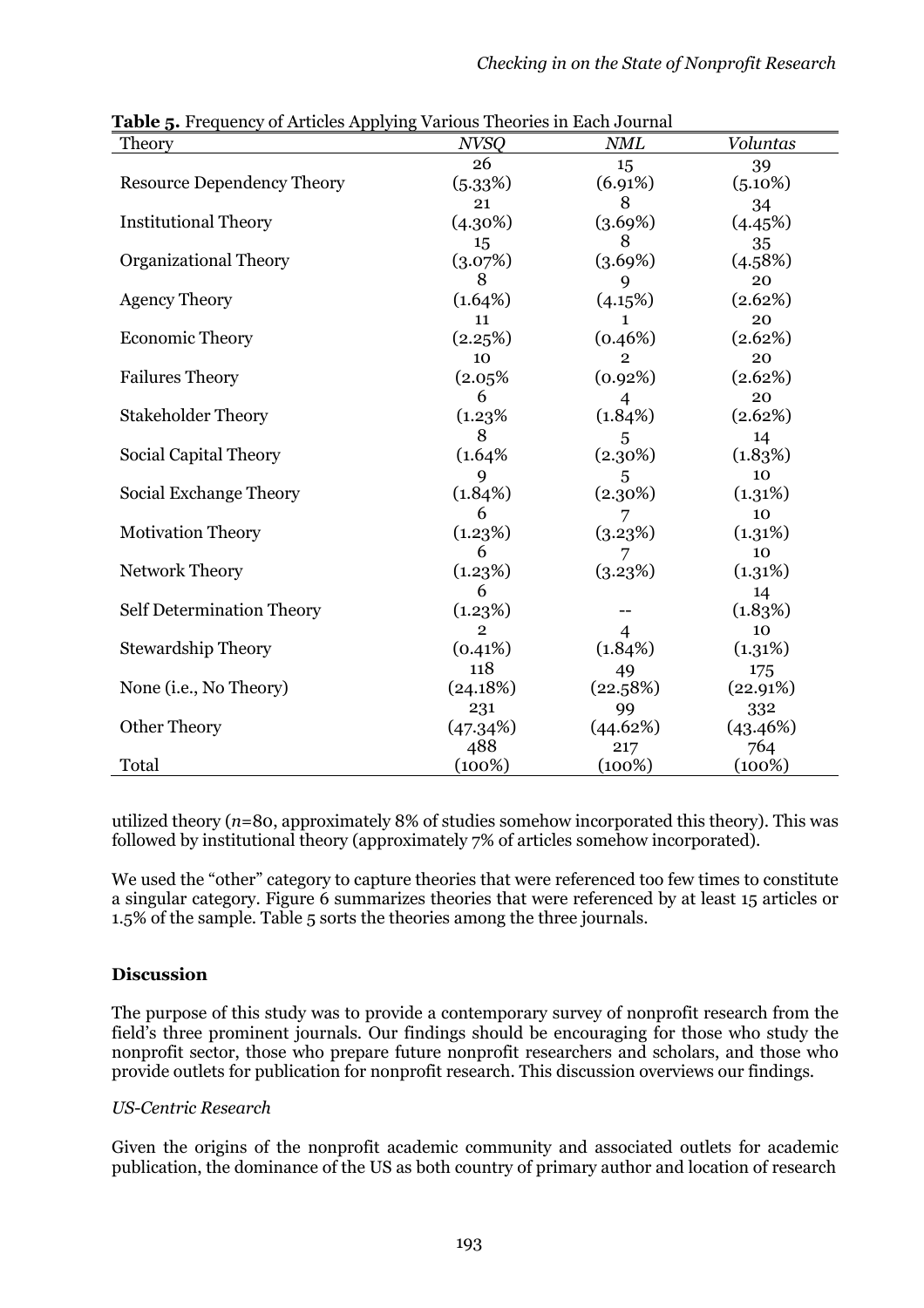

**Figure 6.** Theories Integrated in Research Studies

is not surprising. Yet, the steadiness of this dominance in the midst of special initiatives and emerging scholarly communities across the world may be a bit disappointing for some. This trend may reflect the US-centric orientation of the journals and their associated editorial boards as well as the expectations and norms for nonprofit scholarship considered for publication in these journals. Regardless, there is some need for concern that with limited outlets for publication of peer-reviewed nonprofit scholarship, the interests of promoting diverse scholars and research in diverse contexts may be hampered without more intentional and targeted initiatives.

#### *Dominance of Quantitative Methods*

Our findings confirm a commonly held assumption about the preference of nonprofit research toward a quantitative methodological orientation. This finding mirrors Ospina, Esteve, and Lee (2018), who conducted a review of research methods in six leading public administration journals between 2010–2014. In their study, they documented the dominance of quantitative research with qualitative research consisting of less than 8% of the research they reviewed. Ospina and colleagues (2018), therefore, advised that qualitative researchers be transparent in providing connections among the "epistemological and theoretical assumptions and their methodological consequences, on the one hand, and decisions about research design, data collection, analysis and interpretation, on the other" (p. 601).

Although there is certainly training in doctoral programs for quantitative inquiry, which may arise from post-positivist epistemological frames and a broad emphasis on generalizable findings, it should also be understood that the complexity of the nonprofit sector and its operations often necessitates the use of qualitative research designs. We acknowledge, however, that the remedy for balance between quantitative and qualitative research does not lie solely with journal editors and reviewers. The onus also falls upon authors to ensure the necessary rigor and trustworthiness to ensure research quality. Our intent here is not to evaluate qualitative research, but rather highlight that the nonprofit field has (at least in the recent past) disproportionately published quantitatively oriented research. Scholars, however, should be mindful that qualitative methods are often a path to theory advancement (Merriam and Tisdell, 2015).

A commonly held assumption in nonprofit research is the need for sector specific theory building. Merriam and Tisdell (2015) noted that qualitative designs often start with a theoretical position in order to adequately contribute to a conversation in the field and enhance theory building. Existing theory is the foundation for theory building but scholars must be "moved out of the laboratory and into natural contexts" in order to understand the phenomena (Lincoln, 1990, p. 78). Authors undertaking qualitatively oriented research should strive to demonstrate the empirical nature of their research, precisely define terms, clearly outline steps in data collection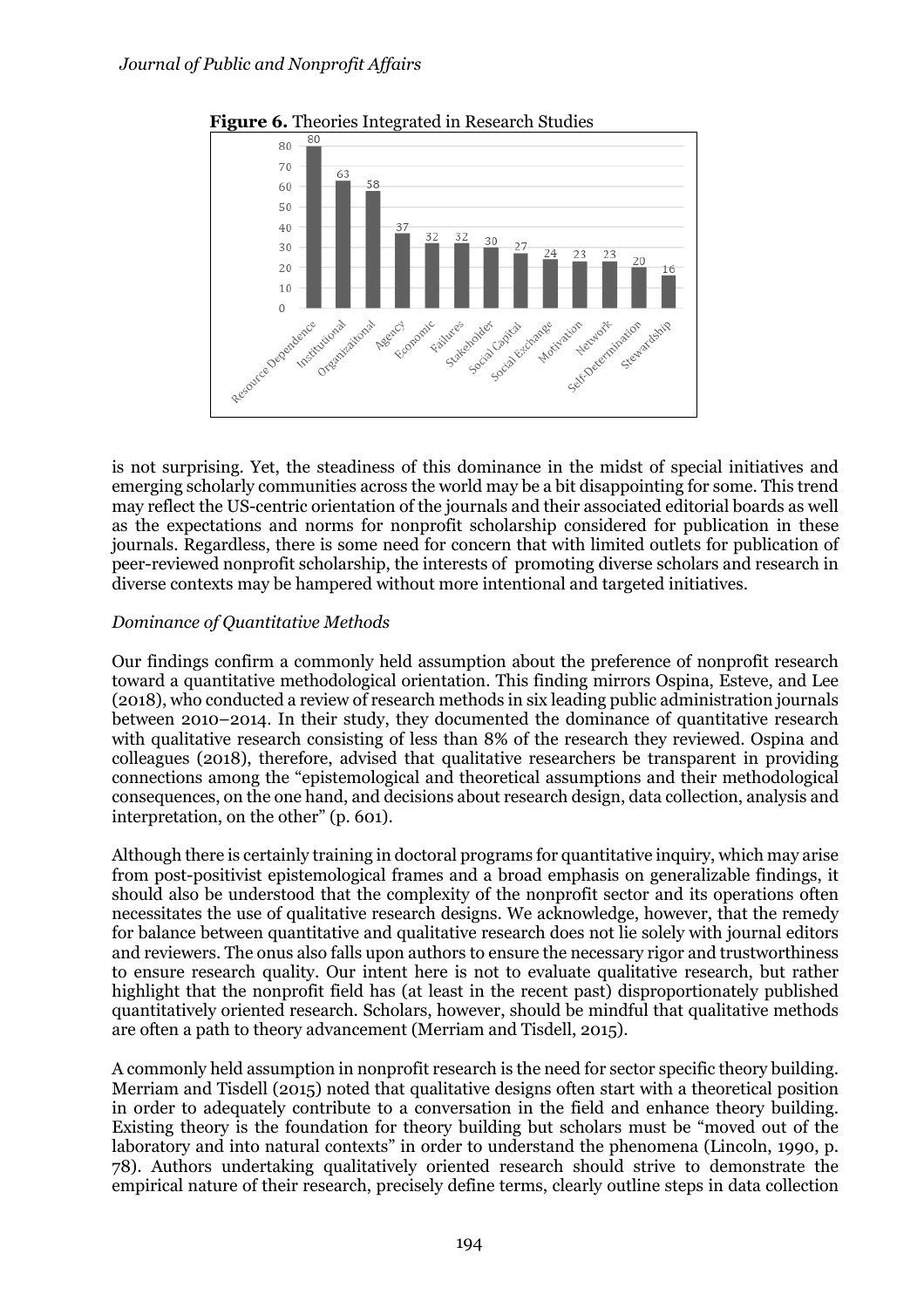and analysis, and reference sources that have employed similar approaches or provide insights on the merits of qualitative research (Nowell & Albrecht, 2018).

#### *Variety of Primary Data Collection Methods*

The sample includes a diversity of primary data collection methods. This diversity signals a proficiency among nonprofit scholars to design and implement data collection protocols, navigate the requirements of Institutional Review Boards, and oversee complex research projects that span long durations. Academic programs intended to train future nonprofit scholars should, therefore, consider and teach students about the range of methodological tools that effective nonprofit researchers should have in their methodological tool kit. This should help in furthering the larger community's (i.e., practitioner and academic) understanding of the tools that are appropriate and necessary for nonprofit scholarship.

#### *Broad Range of Secondary Data Sources*

Given the assumed dominance of IRS 990 tax forms as the primary source of data for nonprofit scholarship in the US, the diversity of data sources represented in this research is interesting to note. Indeed, we identified over 100 secondary data sources, and many of these are publicly available (see Appendix A). We, therefore, see great opportunity for nonprofit scholars to think creatively about data sources that may help them answer their research questions. Given this broad diversity, there is little need to allow data sources to guide research interests.

#### *Diverse Foci*

The keywords in the sample also represent diversity of research interests. This diversity makes it challenging to summarize cohesive trends in nonprofit research. Although there is some clustering among topics identified from this analysis, it remains unclear if the commonalities are sufficient enough to represent a cohesive research stream or if it is merely a matter of common keywords and individualized interests of the authors.

One focus in particular, however, is interesting to note—that is, the volume of studies related to volunteers. This volume may be due to the growing professionalization of the nonprofit sector. Questions remain, though, whether this focus is a reflection of the available data and the origins of the sector or a contemporary need to understand the changing dynamics of the sector.

#### *Limited Integration of Theory*

With the roots of nonprofit scholarship sourced from many disciplines, the diversity of theories identified in the sample was no surprise. The large portion of the sample that did not integrate or reference a theory (nearly one-quarter of articles across all journals), however, (some while still purporting to be "theory-building") was surprising.

The role of theory in research is to help systematically predict, describe, and explain phenomena. Thus, with the neglect of theory among some articles in this sample, the question arises whether scholars hold too narrow a lens to contribute or integrate theory more broadly; and, for those who do, it is questionable whether their reference to theory is perfunctory as opposed to genuinely contributing to building theory. We should point out that we refrained from evaluating the authors' use and application of theory; and, a number of authors (*n*=15) described their research as grounded theory, implying they were constructing theory from their inductive research inquiry.

#### *Divergent Research*

Each article in the sample was unique, comprised of various authors, foci (i.e., keywords), locations, theory application, methods, and data sources. Although there was some cohesion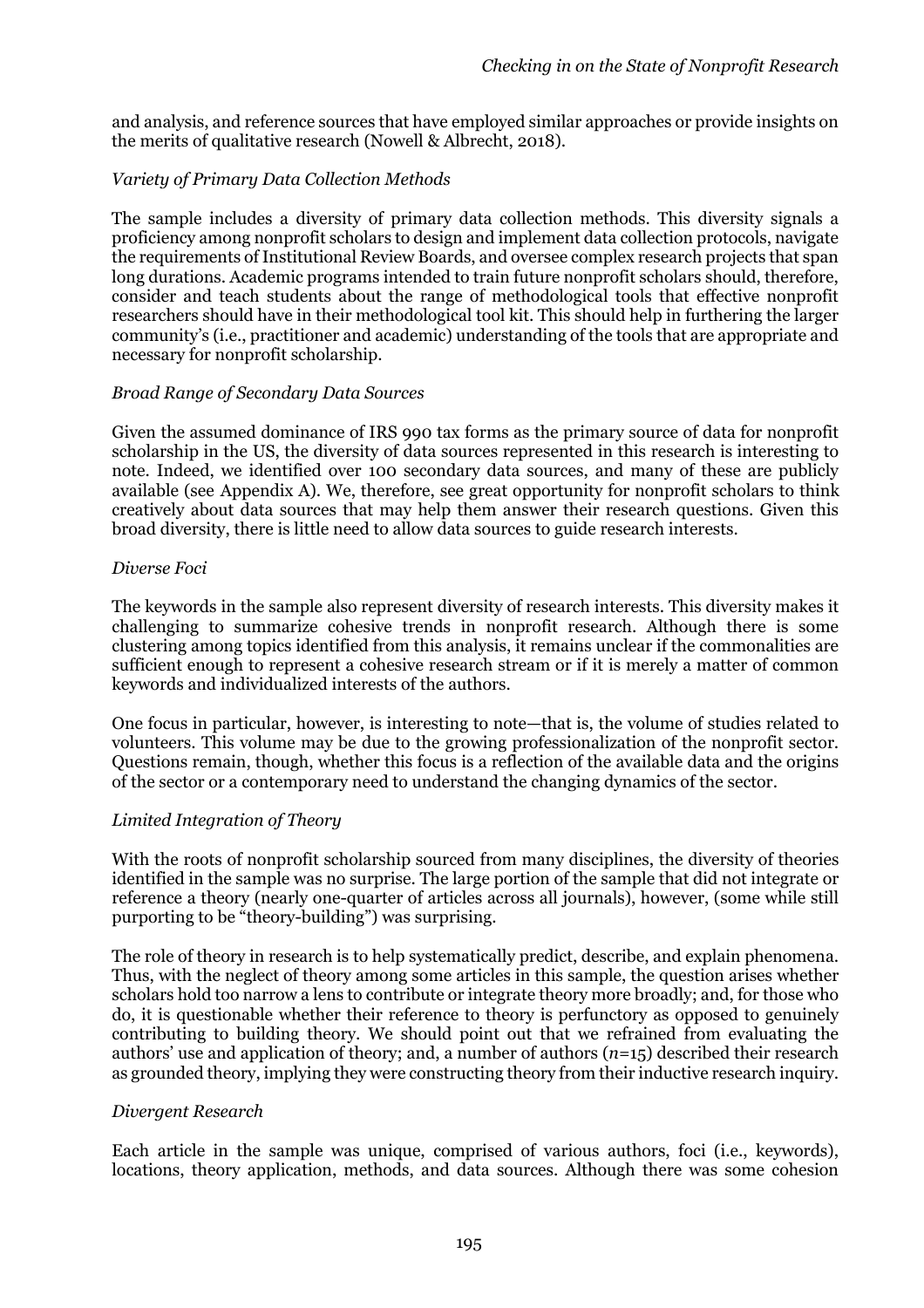among the research themes in this study, it should be noted that isolated inquiries can prove challenging when seeking to understand the intellectual structure of a research field. It is, therefore, important that nonprofit researchers and authors highlight practical considerations of their research (e.g., implications for future research) that often conclude research publications. This should help to foster more research to practice connections. Future research should also consider the use of topic modeling, as demonstrated by Marberg et al. (2019) in their analysis of nonprofit research, to investigate in-depth the convergence and divergence of contemporary nonprofit scholarship.

#### *Research into the Sector's Fringes*

The diversity uncovered in this study is, collectively, a strength, a challenge, and an opportunity for nonprofit scholarship. Although the diversity of the nonprofit sector is widely acknowledged, some researchers are challenged to think about their research in terms of generalizability and theoretical importance. In scanning the prevalence of nonprofit scholarship among the sector's many subsectors, we identified clustering in some areas while neglect in others.

Although we relied on the 10 broad categories of the NTEE to categorize articles in the sample, we realize that a broader diversity of subsectors would be represented if we attempted to match each article to the NTEE's 26 major groups (or the 400+ subcategories). Future should consider the full range of nonprofit subfields.

#### *Precision in Terms*

As trained scholars in the nonprofit field, we found ourselves in the midst of data coding challenged to interpret what some authors self-identified as characteristics of their research. This challenge could be the result of terminological confusion on the part of authors, an oversight, or missed components of the peer-review process. Beyond the challenge of self-reported theory mentioned previously, we sought (and sometimes did not find) precisely used terms that described the type of study, the methods, or the analytic process. Although beyond our study's scope, this issue may extend to the constructs the research is intent on investigating. Although we understand that this issue is not unique to our nonprofit field, it should be understood that precision in terms helps to foster cohesive bodies of knowledge.

#### **Limitations**

Given our unique and large sample, this study is not devoid of limitations. First, the data points are limited by the use of the authors' definitions. We relied on the definitions and information provided by the authors of the sampled articles to create the data points. This information may or may not be accurate in terms of some of the data points. For instance, what an author identified as theory may not necessarily be the appropriate use of theory in the article.

Secondly, the scope of the study is limited. We reviewed only three, out of many other nonprofitrelated journals available. The sample was also based on a 5-year period (2013–2018). Greater trends and diversity may be identified by reviewing additional journals and focusing on a broader segment of time.

#### **Conclusion**

With the diverse and complex nature of the nonprofit sector, this study advances the field by focusing attention on a broad sample of contemporary nonprofit research and evaluating trends over the last five years. This review improves our understanding of the scope of nonprofit research for existing scholars. It also informs emerging scholars about research trends and gaps that exist.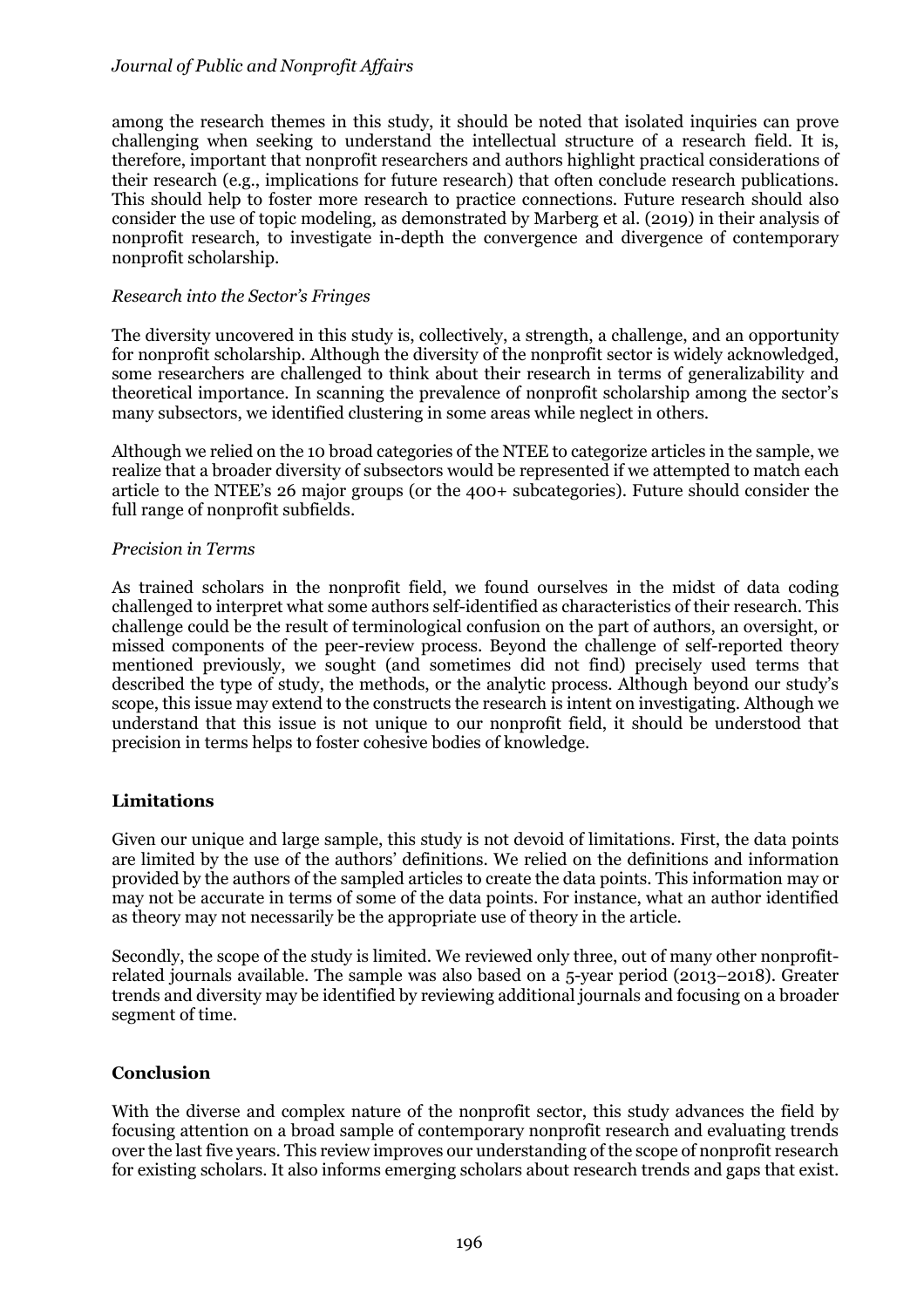From the three prominent peer-reviewed nonprofit journals, we explored areas where nonprofit research has emerged, topics that have been prominent, nonprofit subsectors that have been studied, data sources that have been used, and methods and theories that have been employed. Using a sample of 972 articles, our data collection and analysis indicated that most articles were authored by multiple authors. This demonstrates the importance of collaboration within the field of nonprofit research. Authors represented approximately 56 countries across six continents. Conferences, trainings and seminars, where researchers converge and connect, should provide greater opportunities for future research collaborations.

Quantitatively-oriented research dominates recent nonprofit scholarship. This highlights the importance of (and opportunities for) training emerging nonprofit scholars in diverse research methods. Primary data sources dominated the sample, but we also found substantial diversity in the sources of data available to nonprofit-related inquiry (see Appendix A). A recurring theme in nonprofit research is volunteers; and, most research focuses on a single nonprofit subsector. Limited theoretical underpinnings may be an opportunity for future scholars to seek stronger grounding in theory so that the field can draw greater connections across research topics and also so that new theories specific to the sector can develop.

In sum, our analysis heartens us as emerging scholars in the growing field of nonprofit research. However, our analysis also illuminates where we might contribute to strengthening the direction of future nonprofit research.

#### **Note**

1. National Taxonomy of Exempt Entities (NTEE) Codes retrieved from https://nccs.urban.org/project/national-taxonomy-exempt-entities-ntee-codes

#### **Disclosure Statement**

The authors declare that there are no conflicts of interest that relate to the research, authorship, or publication of this article.

#### **Acknowledgment**

Thank you to Julia Van Patter, North Carolina State University Masters of Public Administration (MPA) student, for her assistance in data management and analysis.

#### **References**

- Allison, L., Chen, X., Flanigan, S. T., Keyes-Williams, J., Vasavada, T. S., & Saidel, J. R. (2007). Toward doctoral education in nonprofit and philanthropic studies. *Nonprofit and Voluntary Sector Quarterly, 36,* 51S-63S. http://dx.doi.org/10.1177/0899764007305054
- Almog-Bar, M., & Schmid, H. (2014). Advocacy activities of nonprofit human service organizations: A critical review. *Nonprofit and Voluntary Sector Quarterly, 43,* 11-35. https://dx.doi.org/10.1177/0899764013483212
- Anheier, H., & Knapp, M. (1990). Voluntas: an editorial statement. *Voluntas: International Journal of Voluntary and Nonprofit Organizations, 1*, 1-12. https://doi.org/10.1007/BF01398488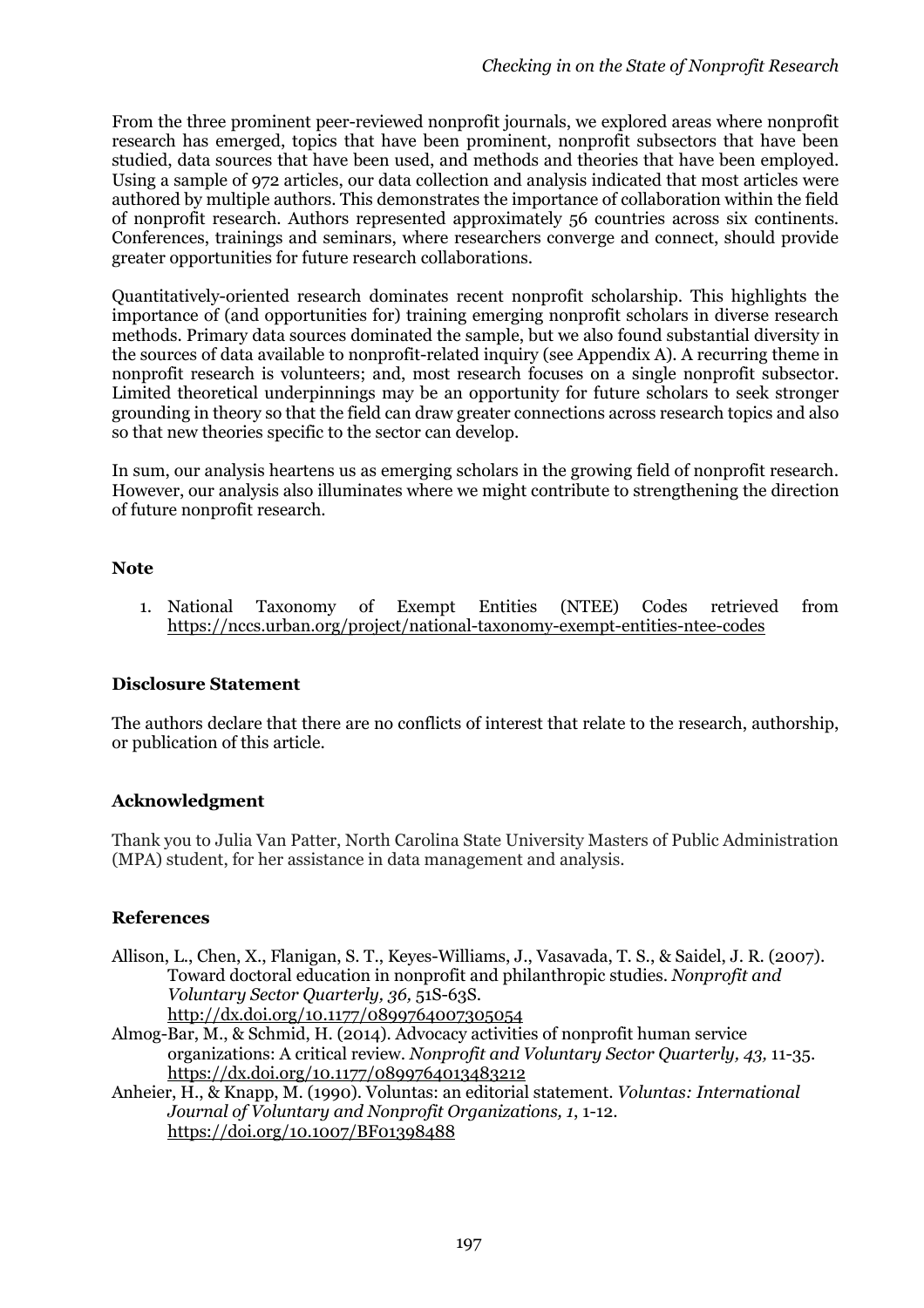- Bezboruah, K. C., & Pillai, V. (2015). Exploring the participation of women in financial cooperatives and credit unions in developing countries. *VOLUNTAS: International Journal of Voluntary and Nonprofit Organizations, 26,* 913-940. https://dx.doi.org/10.1007/s11266-014-9467-9
- Brudney, J. L., & Herman, R. D. (2004). Readers' perceptions of philanthropy and nonprofit management journals. *The American Review of Public Administration, 34*, 293- 301. https://doi.org/10.1177/0275074004266326
- Chen, X., Ren, T., & Knoke, D. (2014). Do nonprofits treat their employees differently? Incentive pay and health benefits. *Nonprofit Management & Leadership, 24,* 285-306. https://dx.doi.org/10.1002/nml.21093
- Compion, S. (2017). The joiners: Active voluntary association membership in twenty African countries. *VOLUNTAS: International Journal of Voluntary and Nonprofit Organizations, 28,* 1270-1300. https://dx.doi.org/10.1007/s11266-017-9830-8
- De Wit, A., & Bekkers, R. (2016). Exploring gender differences in charitable giving: The Dutch case. *Nonprofit and Voluntary Sector Quarterly, 45,* 741-761. https://dx.doi.org/10.1177/0899764015601242
- Eagle, D., Keister, L. A., & Read, J. N. G. (2018). Household charitable giving at the intersection of gender, marital status, and religion. *Nonprofit and Voluntary Sector Quarterly, 47,* 185-205. https://dx.doi.org/10.1177/0899764017734650
- Englert, B., & Helmig, B. (2018). Volunteer performance in the light of organizational success: a systematic literature review. *Voluntas: International Journal of Voluntary and Nonprofit Organizations, 29*, 1-28. http://dx.doi.org/10.1007/s11266-017-9889-2
- Gil-Lacruz, A. I., Marcuello-Servós, C., & Saz-Gil, M. I. (2016). Youth volunteering in countries in the European Union: Approximation to differences. *Nonprofit and Voluntary Sector Quarterly, 45,* 971-991. https://dx.doi.org/10.1177/0899764015609731
- Gorman, G., Hanlon, D., & King, W. (1997). Some research perspectives on entrepreneurship education, enterprise education and education for small business management: A tenyear literature review. *International Small Business Journal, 15*, 56-77. https://doi.org/10.1177/0266242697153004
- Hall, P. D. (2010). Historical perspectives on nonprofit organizations in the United States. In D. O. Renz (Ed.), *The Jossey-Bass handbook of nonprofit leadership and management* (pp. 3-41). Hoboken, NJ: John Wiley & Sons, Inc. http://dx.doi.org/10.1002/9781119176558.ch1
- Hall, P. D. (2013). Philanthropy, the nonprofit sector & the democratic dilemma. *Daedalus, 142*, 139-158. https://doi.org/10.1162/DAED\_a\_00209
- Hammack, D. C. (2001). Introduction: Growth, transformation, and quiet revolution in the nonprofit sector over two centuries. *Nonprofit and Voluntary Sector Quarterly, 30,* 157- 173. https://dx.doi.org/10.1177/0899764001302001
- Hammack, D. C. (2002). Nonprofit organizations in American history: Research opportunities and sources. *American Behavioral Scientist, 45,* 1638-1674. https://dx.doi.org/10.1177/0002764202045011004
- Hanada, N. (2013). Face-to-face interaction with government officials and its effects on the political attitudes on the civil society organizational members: The study from Japan. *VOLUNTAS: International Journal of Voluntary and Nonprofit Organizations, 24,* 733- 756. https://dx.doi.org/10.1007/s11266-012-9284-y
- Horton Smith, D. H. (2013). Growth of research associations and journals in the emerging discipline of altruistics. *Nonprofit and Voluntary Sector Quarterly, 42,* 638-656. http://dx.doi.org/10.1177/0899764013495979
- Hossain, M., & Kauranen, I. (2016). Open innovation in SMEs: a systematic literature review. *Journal of Strategy and Management, 9,* 58-73. http://dx.doi.org/10.1108/JSMA-08-2014-0072
- Houston, D. J., & Delevan, S. M. (1990). Public administration research: An assessment of journal publications. *Public Administration Review, 50*, 674-681. http://dx.doi.org/10.2307/976978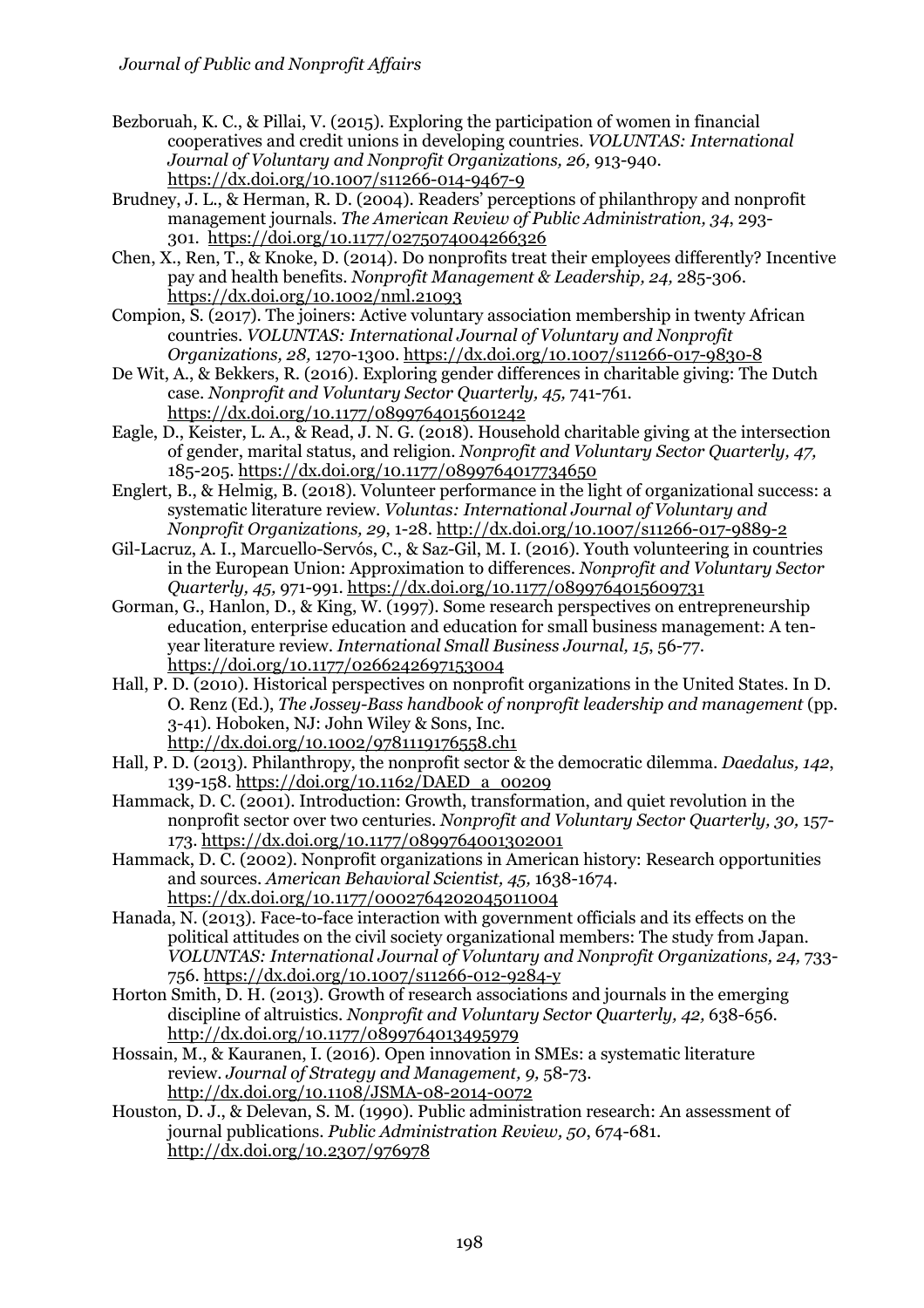- Jackson, S. K., Guerrero, S., & Appe, S. (2014). The state of nonprofit and philanthropic studies doctoral education. *Nonprofit and Voluntary Sector Quarterly, 43,* 795-811. http://dx.doi.org/10.1177/0899764014549056
- Jeong, H. O. (2013). From civic participation to political participation. *VOLUNTAS: International Journal of Voluntary and Nonprofit Organizations, 24,* 1138-1158. http://dx.doi.org/10.1007/s11266-012-9316-7
- Kehl, K., & Stahlschmidt, S. (2016). The limits of monetizing and paying for volunteering in eldercare: A behavioral-economic approach. *VOLUNTAS: International Journal of Voluntary and Nonprofit Organizations, 27*, 768-789. http://dx.doi.org/10.1007/s11266-015-9657-0
- Kim, Y. I., & Jang, S. J. (2017). Religious service attendance and volunteering: A growth curve analysis. *Nonprofit and Voluntary Sector Quarterly, 46,* 395-418. http://dx.doi.org/10.1177/0899764016655619
- Kim, Y. H., & Kim, S. E. (2016). Testing an economic model of nonprofit growth: Analyzing the behaviors and decisions of nonprofit organizations, private donors, and governments. *VOLUNTAS: International Journal of Voluntary and Nonprofit Organizations, 27,* 2937-2961. http://dx.doi.org/10.1007/s11266-016-9709-0
- King, C., & Lewis, G. B. (2017). Nonprofit pay in a competitive market: Wage penalty or premium? *Nonprofit and Voluntary Sector Quarterly, 46,* 1073-1091. http://dx.doi.org/10.1177/0899764017718633
- Laurett, R., & Ferreira, J. J. (2018). Strategy in nonprofit organisations: A systematic literature review and agenda for future research. *VOLUNTAS: International Journal of Voluntary and Nonprofit Organizations, 29,* 881-897. http://dx.doi.org/10.1007/s11266-017-9933-2
- Lee, Y. J. (2018). Is your church "liked" on Facebook? Social media use of Christian congregations in the United States. *Nonprofit Management & Leadership, 28,* 383-398. http://dx.doi.org/10.1002/nml.21291
- Lincoln, Y. S. (1990). The making of a constructivist: A remembrance of transformations past. In E. G. Guba (Ed.), *The paradigm dialogue* (pp. 67-87). Newbury Park, CA: Sage Publications.
- Lindahl, W. E., & Conley, A. T. (2002). Literature review: Philanthropic fundraising. *Nonprofit Management & Leadership, 13*, 91-112. http://dx.doi.org/10.1002/nml.13108
- Lu, J., Lin, W., & Wang, Q. (2019). Does a more diversified revenue structure lead to greater financial capacity and less vulnerability in nonprofit organizations? A bibliometric and meta-analysis. *VOLUNTAS: International Journal of Voluntary and Nonprofit Organizations, 30,* 593-609. https://doi.org/10.1007/s11266-019-00093-9
- Luchs, M. G., Swan, K. S., & Creusen, M. E. (2016). Perspective: A review of marketing research on product design with directions for future research. *Journal of Product Innovation Management, 33,* 320-341. http://dx.doi.org/10.1111/jpim.12276
- Ma, J., & Konrath, S. (2018). A century of nonprofit studies: Scaling the knowledge of the field. *VOLUNTAS: International Journal of Voluntary and Nonprofit Organizations, 29,* 1139-1158. http://dx.doi.org/10.1007/s11266-018-00057-5
- Maier, F., Meyer, M., & Steinbereithner, M. (2016). Nonprofit organizations becoming businesslike: A systematic review. *Nonprofit and Voluntary Sector Quarterly, 45*, 64-86. http://dx.doi.org/10.1177/0899764014561796
- Marberg, A., Korzilius, H., & van Kranenburg, H. (2019). What is in a theme? Professionalization in nonprofit and nongovernmental organizations research. *Nonprofit Management & Leadership, 30,* 113-131. http://dx.doi.org/10.1002/nml.21355
- McDonnell, D. (2017). Improving charity accountability: Lessons from the Scottish experience. *Nonprofit and Voluntary Sector Quarterly, 46,* 725-746. http://dx.doi.org/10.1177/0899764017692039
- Merriam, S. B., & Tisdell, E. J. (2015). *Qualitative research: A guide to design and implementation*. Hoboken, NJ: John Wiley & Sons.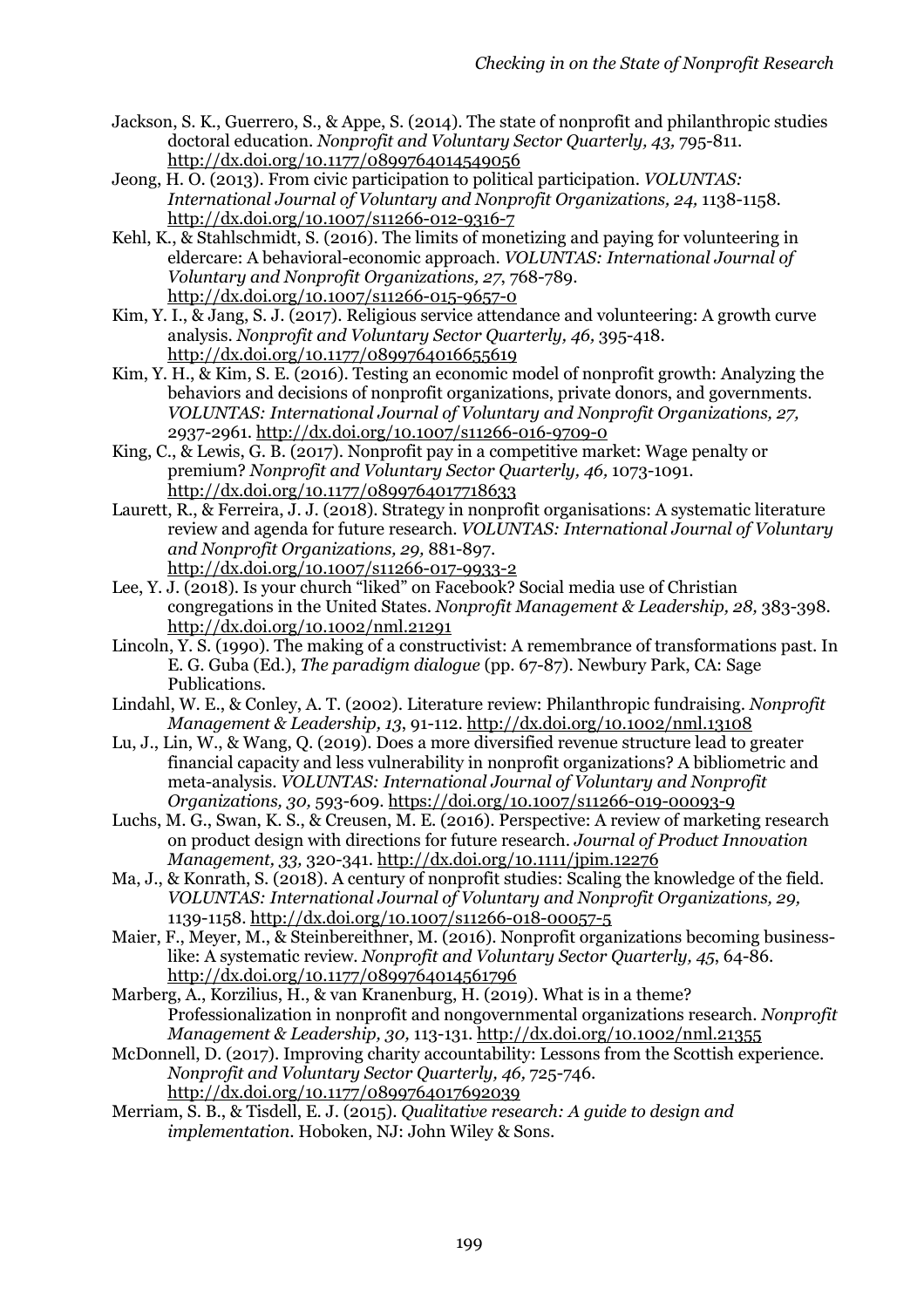Mirabella, R. M. (2007). University-based educational programs in nonprofit management and philanthropic studies: A 10-year review and projections of future trends. *Nonprofit and Voluntary Sector Quarterly, 36,* 11S-27S.

http://dx.doi.org/10.1177/0899764007305051

- Mirabella, R. M., & Wish, N. B. (2000). The "best place" debate: A comparison of graduate education programs for nonprofit managers. *Public Administration Review, 60,* 219- 229. http://dx.doi.org/10.1111/0033-3352.00082
- Mook, L., Maiorano, J., & Quarter, J. (2015). Credit unions: Market niche or market accommodation? *Nonprofit and Voluntary Sector Quarterly, 44,* 814-831. http://dx.doi.org/10.1177/0899764014538121
- Nowell, B., & Albrecht, K. (2018). A reviewer's guide to qualitative rigor. *Journal of Public Administration Research and Theory, 29,* 348-363*.*  http://dx.doi.org/10.1093/jopart/muy052
- Ospina, S. M., Esteve, M., & Lee, S. (2018). Assessing qualitative studies in public administration research. *Public Administration Review, 78,* 593-605. http://dx.doi.org/10.1111/puar.12837
- Pallas, C., Anderson, Q., & Sidel, M. (2018). Defining the scope of aid reduction and its challenges for civil society organizations: Laying the foundation for new theory. *VOLUNTAS: International Journal of Voluntary and Nonprofit Organizations, 29,*  256-270. http://dx.doi.org/10.1007/s11266-017-9891-8
- Peck, L. R., & Guo, C. (2015). How does public assistance use affect charitable activity? A tale of two methods. *Nonprofit and Voluntary Sector Quarterly, 44,* 665-685. http://dx.doi.org/10.1177/0899764014527642
- Pennerstorfer, A., & Neumayr, M. (2017). Examining the association of welfare state expenditure, non-profit regimes and charitable giving. *VOLUNTAS: International Journal of Voluntary and Nonprofit Organizations, 28,* 532-555. http://dx.doi.org/10.1007/s11266-016-9739-7
- Qu, H., & Osili, U. (2017). Beyond grantmaking: An investigation of program-related investments by US foundations. *Nonprofit and Voluntary Sector Quarterly, 46,* 305- 329. http://dx.doi.org/10.1177/0899764016654281
- Quaranta, M. (2016). Life course, gender, and participation in voluntary organizations in Italy. *VOLUNTAS: International Journal of Voluntary and Nonprofit Organizations, 27,* 874- 899. http://dx.doi.org/10.1007/s11266-015-9615-x
- Quaranta, M., & Dotti Sani, G. M. (2016). The relationship between the civic engagement of parents and children: a cross-national analysis of 18 European countries. *Nonprofit and Voluntary Sector Quarterly, 45,* 1091-1112. http://dx.doi.org/10.1177/0899764016628677
- Reddick, C. G., & Ponomariov, B. (2013). The effect of individuals' organization affiliation on their internet donations. *Nonprofit and Voluntary Sector Quarterly, 42,* 1197-1223. http://dx.doi.org/10.1177/0899764012452670
- Shier, M. L., & Handy, F. (2014). Research trends in nonprofit graduate studies: A growing interdisciplinary field. *Nonprofit and Voluntary Sector Quarterly, 43,* 812-831. http://dx.doi.org/10.1177/0899764014548279
- Spera, C., Ghertner, R., Nerino, A., & DiTommaso, A. (2015). Out of work? Volunteers have higher odds of getting back to work. *Nonprofit and Voluntary Sector Quarterly, 44,* 886-907. http://dx.doi.org/10.1177/0899764015605928
- Suykens, B., De Rynck, F., & Verschuere, B. (2019). Nonprofit organizations in between the nonprofit and market spheres: Shifting goals, governance and management? *Nonprofit Management & Leadership, 29,* 623-636. http://dx.doi.org/10.1002/nml.21347
- Teckchandani, A. (2014). Do membership associations affect entrepreneurship? The effect of type, composition, and engagement. *Nonprofit and Voluntary Sector Quarterly, 43,*  84S-104S. http://dx.doi.org/10.1177/0899764013502580
- Van Puyvelde, S., & Brown, W. A. (2016). Determinants of nonprofit sector density: A stakeholder approach. *VOLUNTAS: International Journal of Voluntary and Nonprofit Organizations, 27,* 1045-1063. http://dx.doi.org/10.1007/s11266-015-9656-1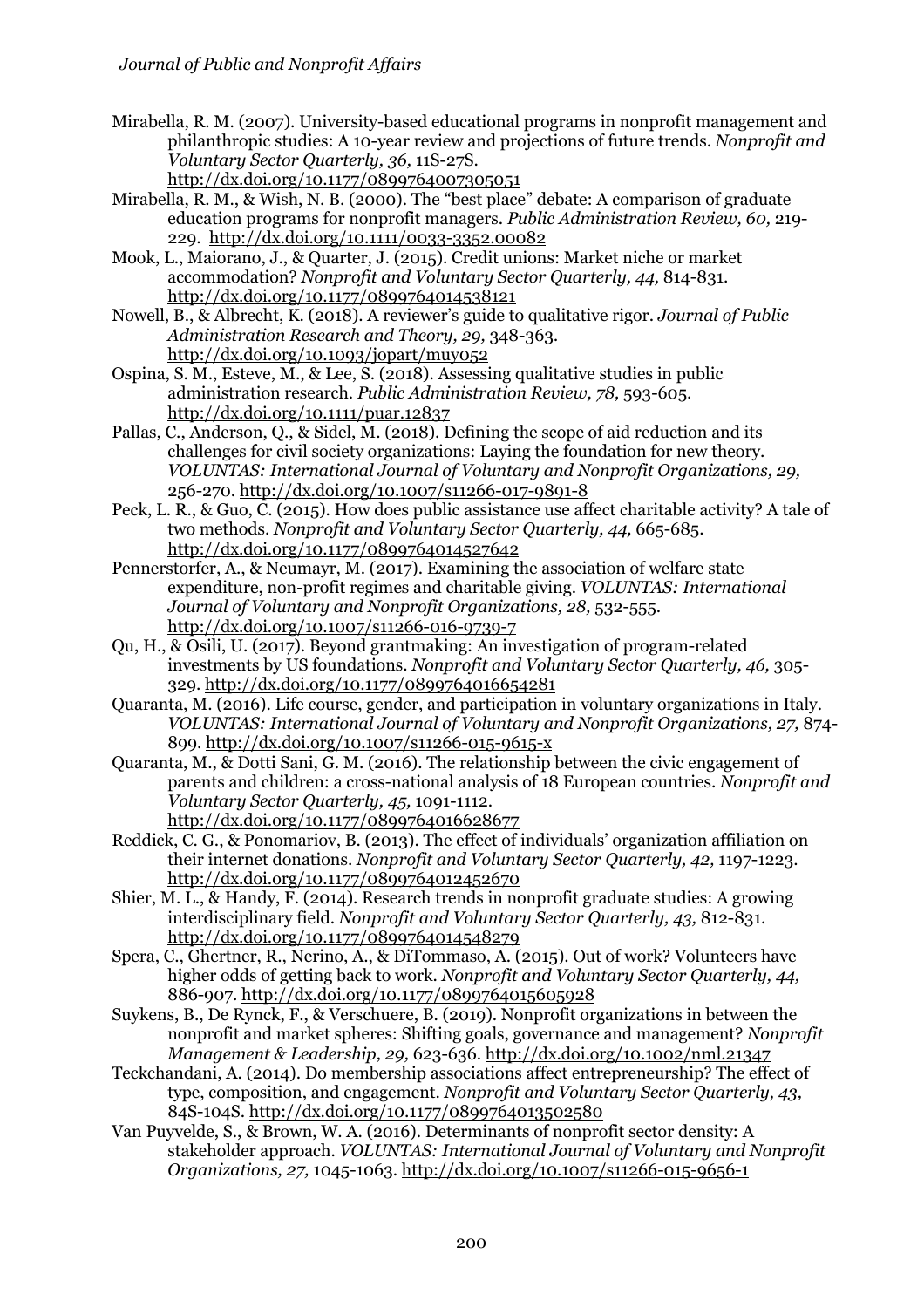- Veal, A. J., & Nichols, G. (2017). Volunteering and income inequality: Cross-national relationships. *VOLUNTAS: International Journal of Voluntary and Nonprofit Organizations, 28,* 379-399. http://dx.doi.org/10.1007/s11266-016-9818-9
- Walk, M., & Andersson, F. O. (2020). Where do nonprofit and civil society researchers publish? Perceptions of nonprofit journal quality. *Journal of Public and Nonprofit Affairs*, *6*, 79- 95. https://doi.org/10.20899/jpna.6.1.79-95
- Wang, L., & Handy, F. (2014). Religious and secular voluntary participation by immigrants in Canada: How trust and social networks affect decision to participate*. VOLUNTAS: International Journal of Voluntary and Nonprofit Organizations, 25,* 1559-1582. http://dx.doi.org/10.1007/s11266-013-9428-8
- Wang, L., Yoshioka, C. F., & Ashcraft, R. F. (2013). What affects Hispanic volunteering in the United States: Comparing the current population survey, panel study of income dynamics, and the AIM giving and volunteering survey. *Voluntas: International Journal of Voluntary and Nonprofit Organizations, 24,* 125-148. http://dx.doi.org/10.1007/s11266-012-9325-6
- Winters, M. S., & Rundlett, A. (2015). The challenges of untangling the relationship between participation and happiness. *VOLUNTAS: International Journal of Voluntary and Nonprofit Organizations, 26*, 5-23. http://dx.doi.org/10.1007/s11266-014-9500-z
- Wittberg, P. A. (2013). Faith-based umbrella organizations: Implications for religious identity. *Nonprofit and Voluntary Sector Quarterly, 42,* 540-562. http://dx.doi.org/10.1177/0899764012461954
- Yeung, J. W. (2017). Religious involvement and participation in volunteering: Types, domains and aggregate. *VOLUNTAS: International Journal of Voluntary and Nonprofit Organizations, 28,* 110-138. http://dx.doi.org/10.1007/s11266-016-9756-6
- Young, D. R. (1999). Nonprofit management studies in the United States: Current developments and future prospects. *Journal of Public Affairs Education, 5*, 13-23. http://dx.doi.org/10.1080/15236803.1999.12022049
- Young, D. R. & Billis, D. (1990). Editor's note. *Nonprofit Management & Leadership 1,* 1-5. http://dx.doi.org/10.1002/nml.4130010102

### **Author Biographies**

**Honey Minkowitz** is a PhD student at North Carolina State University in the Department of Public Administration within the School of Public and International Affairs. Her research interests relate to social equity, collaborative governance, and conflict. She received her masters degree in Higher, Adult, and Lifelong Education from Michigan State University and her MPA from the Rockefeller College of Public Affairs and Policy at the University at Albany—SUNY.

**Akua Twumasi** is a PhD student in the School of Public and International Affairs at North Carolina State University. She is an instructor for the Department of Public Administration. Her research interests are in nongovernmental organization (NGO) leadership and management. Akua received her masters degree at Mississippi State University and her undergraduate degree at the University of Ghana in Ghana.

**Jessica L. Berrett** is an Assistant Professor at the University of Colorado, Colorado Springs in the School of Public Affairs. Her research focuses on nonprofit financial and performance management. She received her PhD in public administration from North Carolina State University.

**Xintong Chen** is a PhD candidate in the School of Public and International Affairs at North Carolina State University. Her research interest is in nonprofit management. Xintong received her masters degree at Columbia University. She received her undergraduate degree at Hebei University of Technology.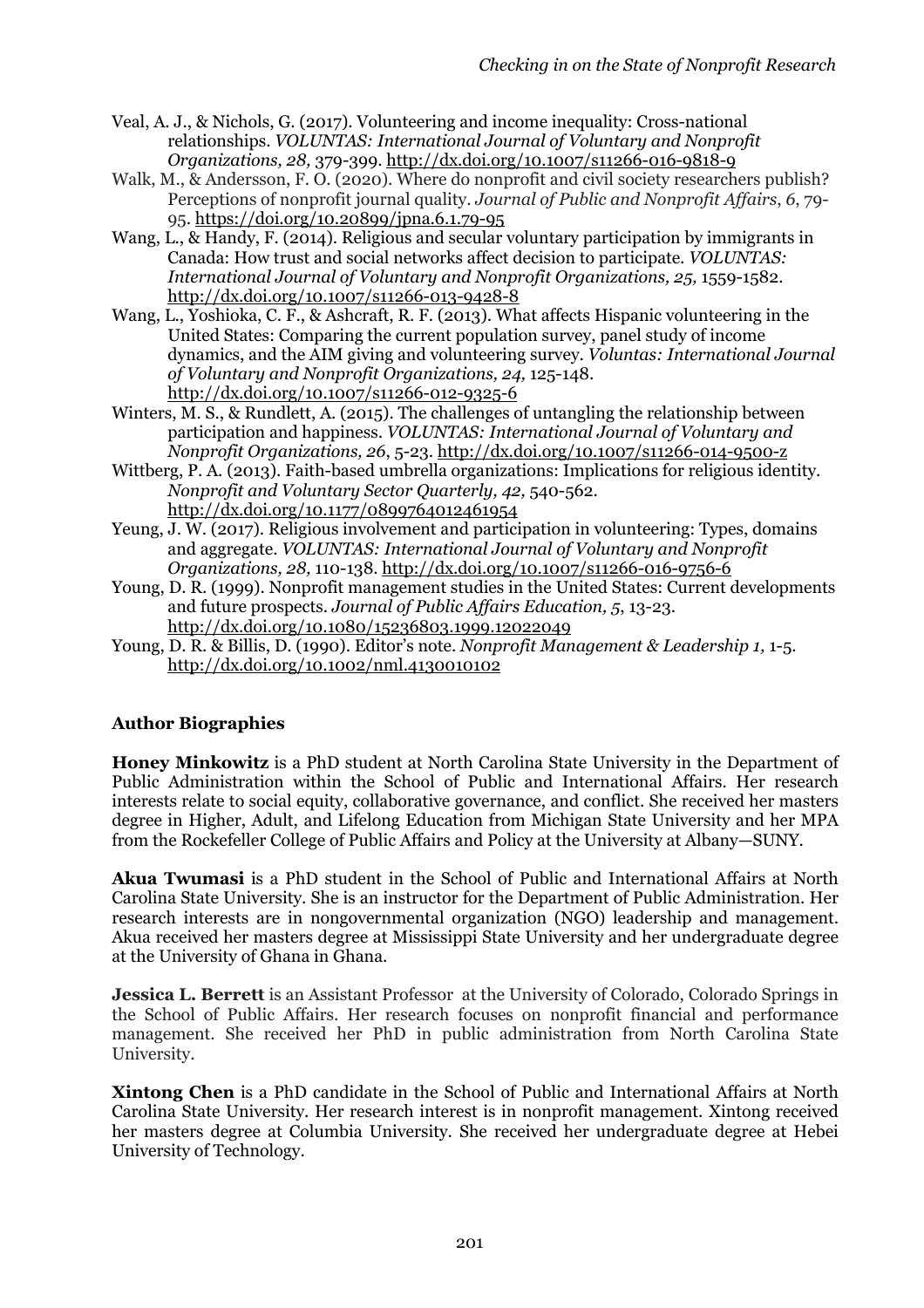**Amanda J. Stewart** is an Assistant Professor at North Carolina State University in the Department of Public Administration within the School of Public and International Affairs. Her research focuses on nonprofit organizations, including leadership continuity, career development, and organizational capacity. Amanda received her PhD in public administration from American University.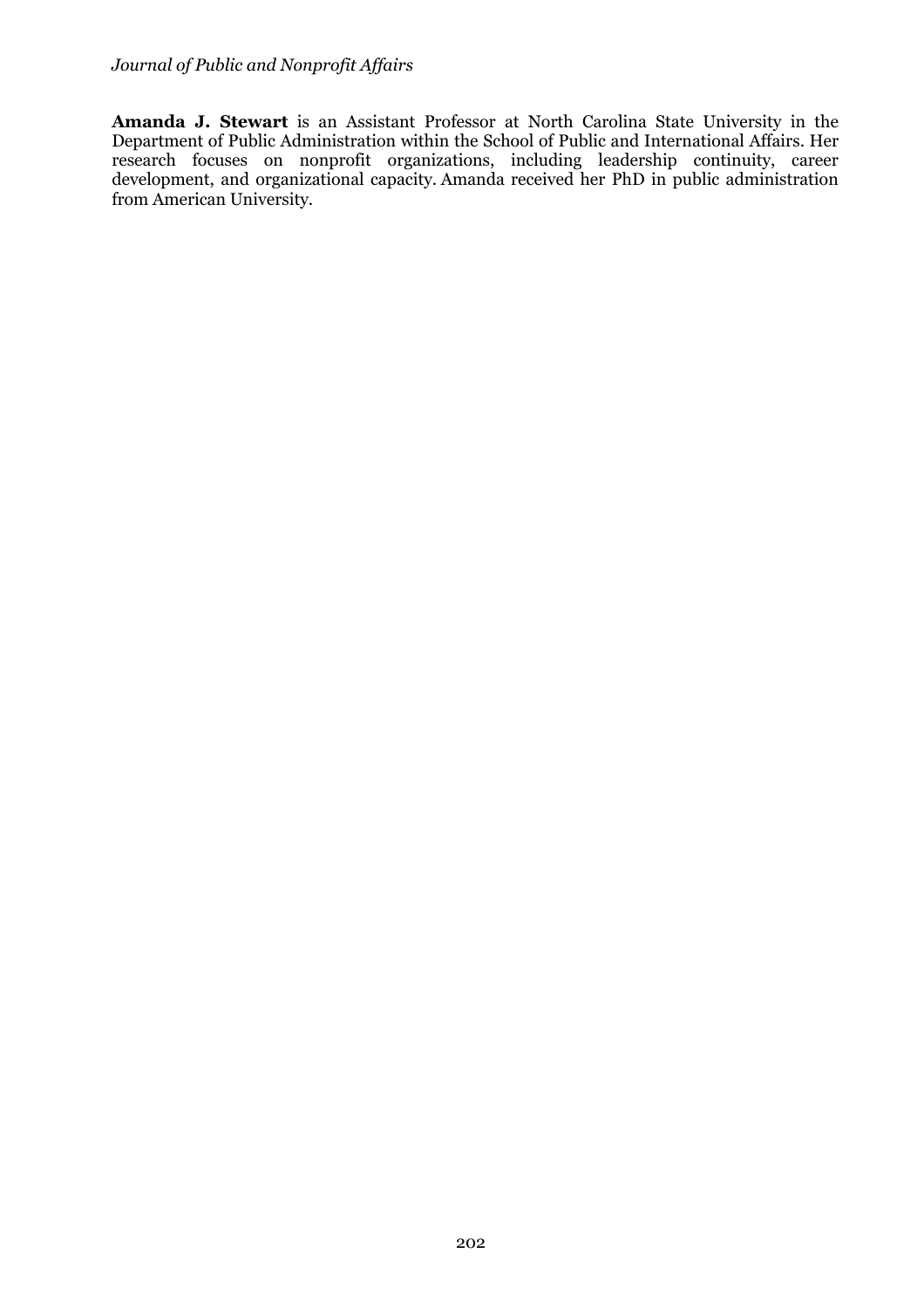|                                                                      | Website                                                                                               |                                        | Individual/               |                                                                                                                                                                                                                     |                                  | Registration |                           |
|----------------------------------------------------------------------|-------------------------------------------------------------------------------------------------------|----------------------------------------|---------------------------|---------------------------------------------------------------------------------------------------------------------------------------------------------------------------------------------------------------------|----------------------------------|--------------|---------------------------|
| Name                                                                 | (as of August<br>1, 2020)                                                                             | Date                                   | Organization<br>Countries | Description                                                                                                                                                                                                         | Citation                         | Required     | $Type(s)$ of<br>files     |
| Afrobarometer<br><b>Surveys</b>                                      | http://www.af<br>robarometer.o<br>rg/data/merge<br>d-data                                             | Ongoing                                | Individual                | Surveys on democracy,<br>governance, economic<br>conditions, and related<br>issues in 35+ countries<br>in Africa.                                                                                                   | Compion, 2017                    | $\mathbf N$  | .sav                      |
| American<br>Community<br><b>Surveys</b>                              | https://www.c<br>ensus.gov/pro<br>grams-<br>surveys/acs                                               | Annual                                 | Individual                | Premier source for<br>detailed population and<br>housing information<br>about our nation.                                                                                                                           | King, & Lewis,<br>2017           | Y            | .csv                      |
| Americans'<br><b>Changing Lives</b><br>Data                          | https://www.i<br>cpsr.umich.ed<br>u/icpsrweb/N<br><b>ACDA/studies</b><br>/4690/datado<br>cumentation# | 1986, 1989,<br>1994, 2002,<br>and 2011 | Individual                | Includes topics<br>regarding American<br>lifestyle choices.                                                                                                                                                         | Kim, & Jang,<br>2017             | $\mathbf Y$  | .csv, .dta,<br>.sas, .sav |
| <b>British</b><br>Household<br><b>Panel Survey</b>                   | https://beta.u<br>kdataservice.a<br>c.uk/datacatal<br>ogue/series/se<br>ries?id=20000<br>5#!/access   | 1991-2009                              | Individual                | Furthers<br>understanding of social<br>and economic change<br>at the individual and<br>household level in<br>Britain.                                                                                               | Winters, &<br>Rundlett, 2015     | Y            | Unsure                    |
| Canadian<br>Equality,<br>Security, and<br>Community<br><b>Survey</b> | http://www.is<br>r.yorku.ca/do<br>wnload/ESC/e<br>sc.html                                             | 1999/2000 &<br>2003                    | Individual                | Explores the economic,<br>social and political<br>factors that shape<br>public policy, and how<br>these policies<br>determine societal<br>values, attitudes and<br>well-being among<br>individuals/<br>communities. | Wang, &<br>Handy, 2014           | N            | .pdf, zip                 |
| Current<br>Population<br><b>Survey</b>                               | https://www.c<br>ensus.gov/pro<br>grams-                                                              | Ongoing                                | Individual                | Provides information<br>on many of the things<br>that define us as<br>individuals and as a                                                                                                                          | Spera,<br>Ghertner,<br>Nerino, & | N            | .csv,<br>DOS/<br>Windows, |

**Appendix A.** Secondary Sources Used in Recent Nonprofit Scholarship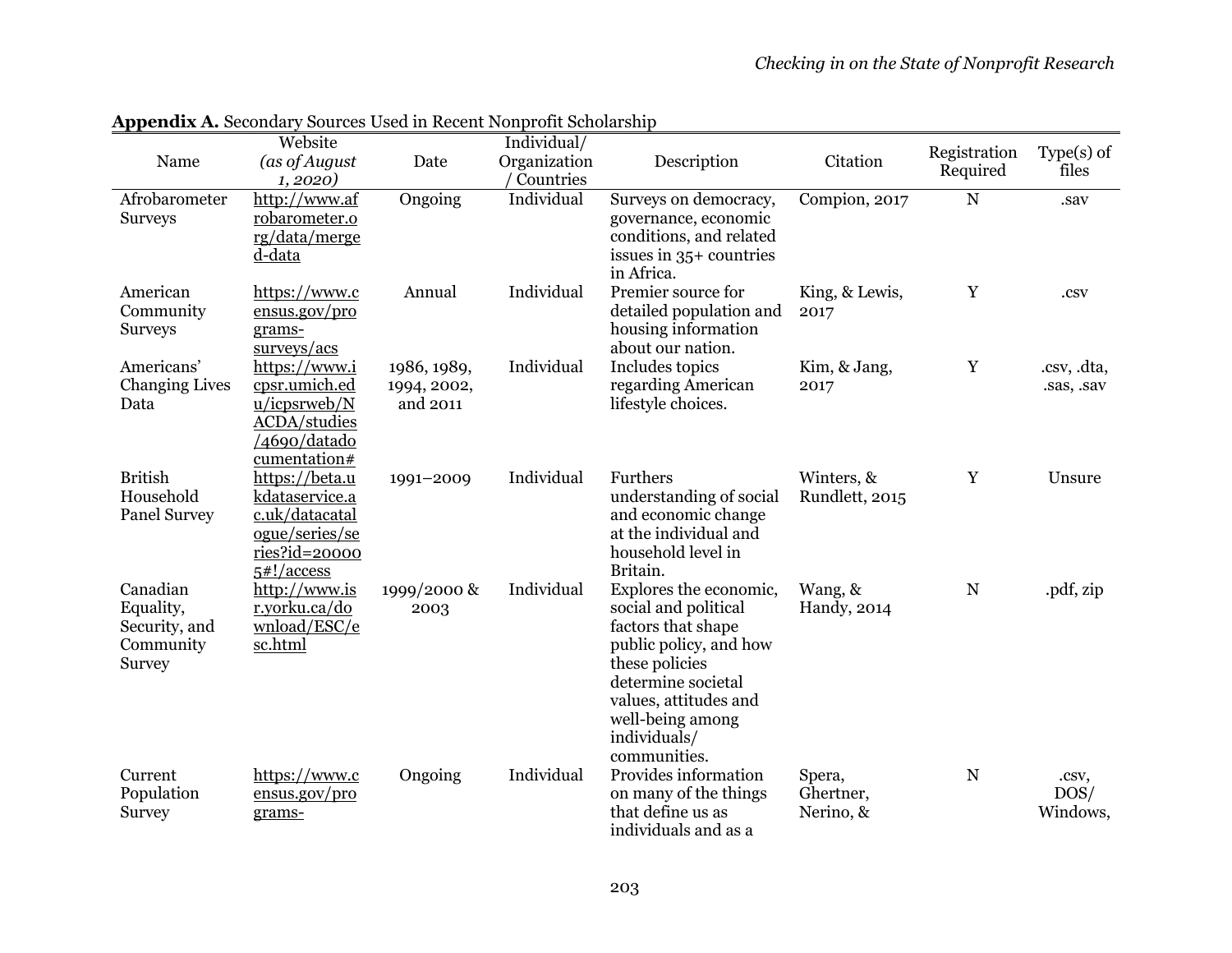|                                                                              | surveys/cps/d<br>ata-detail.html                                                                                                                                   |                             |            | society-work,<br>earnings, and<br>education.                                                                                                                                    | Ditommaso,<br>2015                                       |   | gnu zips,<br>pdfs, sas             |
|------------------------------------------------------------------------------|--------------------------------------------------------------------------------------------------------------------------------------------------------------------|-----------------------------|------------|---------------------------------------------------------------------------------------------------------------------------------------------------------------------------------|----------------------------------------------------------|---|------------------------------------|
| Eurobarometer<br>62.2 Survey                                                 | https://www.i<br>cpsr.umich.ed<br>u/icpsrweb/IC<br>PSR/studies/4<br>668/datadocu<br>mentation                                                                      | $11/22/2004-$<br>12/19/2004 | Individual | Standard<br>Eurobarometer<br>measures as well as<br>agricultural policy,<br>development aid, social<br>capital, and<br>information and<br>communication<br>technology.          | Pennerstorfer,<br>& Neumayr,<br>2017                     | Y | .csv, .dta,<br>.sas, .sav          |
| Eurobarometer<br>75.2 Survey                                                 | https://www.g<br>$\frac{\text{esis.org}}{\text{rid}=3}$<br>421&tx eurob<br>aromater_pi1<br>$%5Bvol\%5D=3$<br>421&tx_eurob<br>aromater pi1<br>%5Bpos1%5D<br>$=1050$ | $4/11 - 5/11$               | Individual | Crisis management.<br>Volunteering. Attitude<br>towards environmental<br>protection. Audio-<br>visual media. Helplines<br>for social services.                                  | Veal, &<br>Nichols, 2017                                 | Y | .dta, .pdf,<br>.por, .sav,<br>.sps |
| European<br><b>Union Statistics</b><br>on Income and<br>Living<br>Conditions | https://ec.eur<br>opa.eu/eurost<br>at/web/micro<br>data/european<br>-union-<br>statistics-on-<br>income-and-<br>living-<br>conditions                              | Four year<br>periods        | Individual | Collects timely and<br>comparable cross-<br>sectional and<br>longitudinal<br>multidimensional<br>microdata on income,<br>poverty, social<br>exclusion and living<br>conditions. | Quaranta, &<br>Dotti Sani,<br>2016                       | N | zip                                |
| European<br><b>Values Survey</b>                                             | https://dbk.ge<br>sis.org/dbksea<br>rch/GDESC2.a<br>$sp?no = 0009$ &<br>$DB = E$                                                                                   | 1999 and<br>2008            | Individual | Provides insights into<br>the ideas, beliefs,<br>preferences, attitudes,<br>values and opinions of<br>citizens all over<br>Europe.                                              | Gil-Lacruz,<br>Marcuello-<br>Servós, & Saz-<br>Gil, 2016 | Y | .dta, .por,<br>.sav                |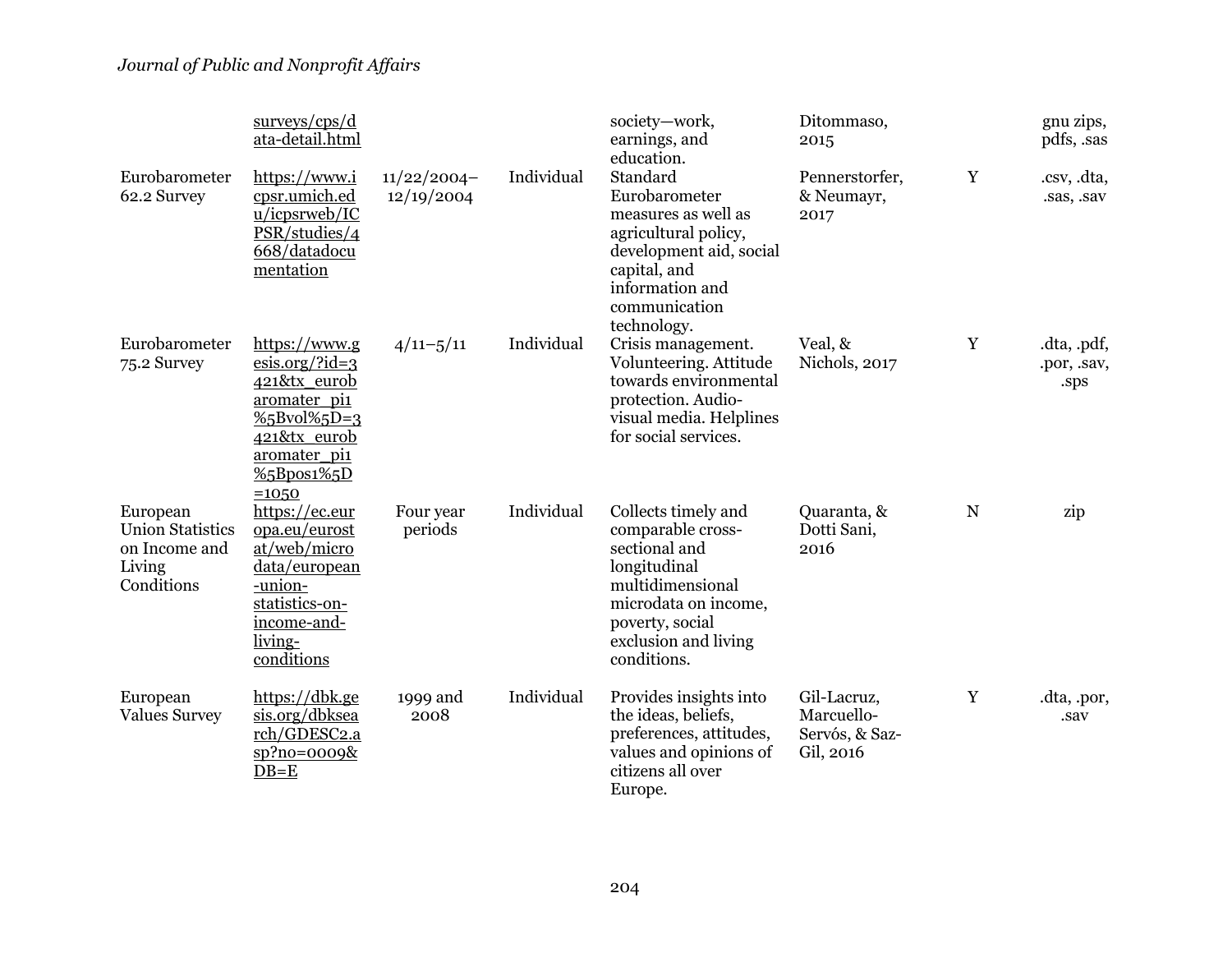| Faith and<br>Organizations<br>Project               | https://www.s<br>p2.upenn.edu/<br>research/speci<br>al-<br>projects/faith-<br>organizations-<br>project/ | 2005-2010                         | Organization | Concrete information<br>and targeted materials<br>to help clarify<br>specifically religious<br>aspects of the<br>relationship between<br>founding communities<br>and their organizations. | Wittberg, 2013                         | Y                              | Unsure                              |
|-----------------------------------------------------|----------------------------------------------------------------------------------------------------------|-----------------------------------|--------------|-------------------------------------------------------------------------------------------------------------------------------------------------------------------------------------------|----------------------------------------|--------------------------------|-------------------------------------|
| Giving and<br>Volunteering<br><b>Survey</b>         | https://www.i<br>cpsr.umich.ed<br>u/icpsrweb/N<br><b>ADAC/studies</b><br>/35584/summ<br>ary              | 1988-2001                         | Individual   | <b>Explores</b> how<br>socioeconomic<br>conditions and tax laws<br>affect the charitable<br>behavior of Americans.                                                                        | Wang,<br>Yoshioka, &<br>Ashcraft, 2013 | N                              | .csv, .dta,<br>.sas, .sav           |
| Giving in the<br>Netherlands<br><b>Panel Survey</b> | http://www.gi<br>$\nu$ ing.nl/giving-<br>the-<br>netherlands/                                            | Ongoing                           | Individual   | Macro-economic<br>estimates of<br>philanthropy and<br>volunteering by<br>households,<br>foundations,<br>corporations, and<br>lotteries.                                                   | De Wit, &<br>Bekkers, 2016             | Written<br>request<br>required | Unsure                              |
| <b>ISTAT</b><br>Multipurpose<br>Survey              | https://www.i<br>stat.it/en/arch<br>ive/129934                                                           | Annual                            | Individual   | Covers the resident<br>population in private<br>households, by<br>interviewing a sample<br>of 20,000 households<br>and 50,000 people.                                                     | Quaranta,<br>2016                      | N                              | .html,<br>.pdf                      |
| Japanese<br><b>General Social</b><br>Survey         | https://www.i<br>cpsr.umich.ed<br>u/icpsrweb/IC<br>PSR/series/20                                         | 2000-2006,<br>2008, 2010,<br>2012 | Individual   | Looks at the society<br>and culture in Japan.                                                                                                                                             | Hanada, 2013                           | Y                              | .csv, .dta,<br>.sas, .sav           |
| MixMarket                                           | 9<br>http://www.th<br>emix.org/mix<br>market                                                             | 1999-2019                         | Organization | Collected from<br>financial service<br>providers targeting the<br>unbanked in<br>developing markets                                                                                       | Bezboruah, &<br>Pillai, 2015           | $\mathbf Y$                    | .csv, .xlsx<br>Tabbed<br><b>TXT</b> |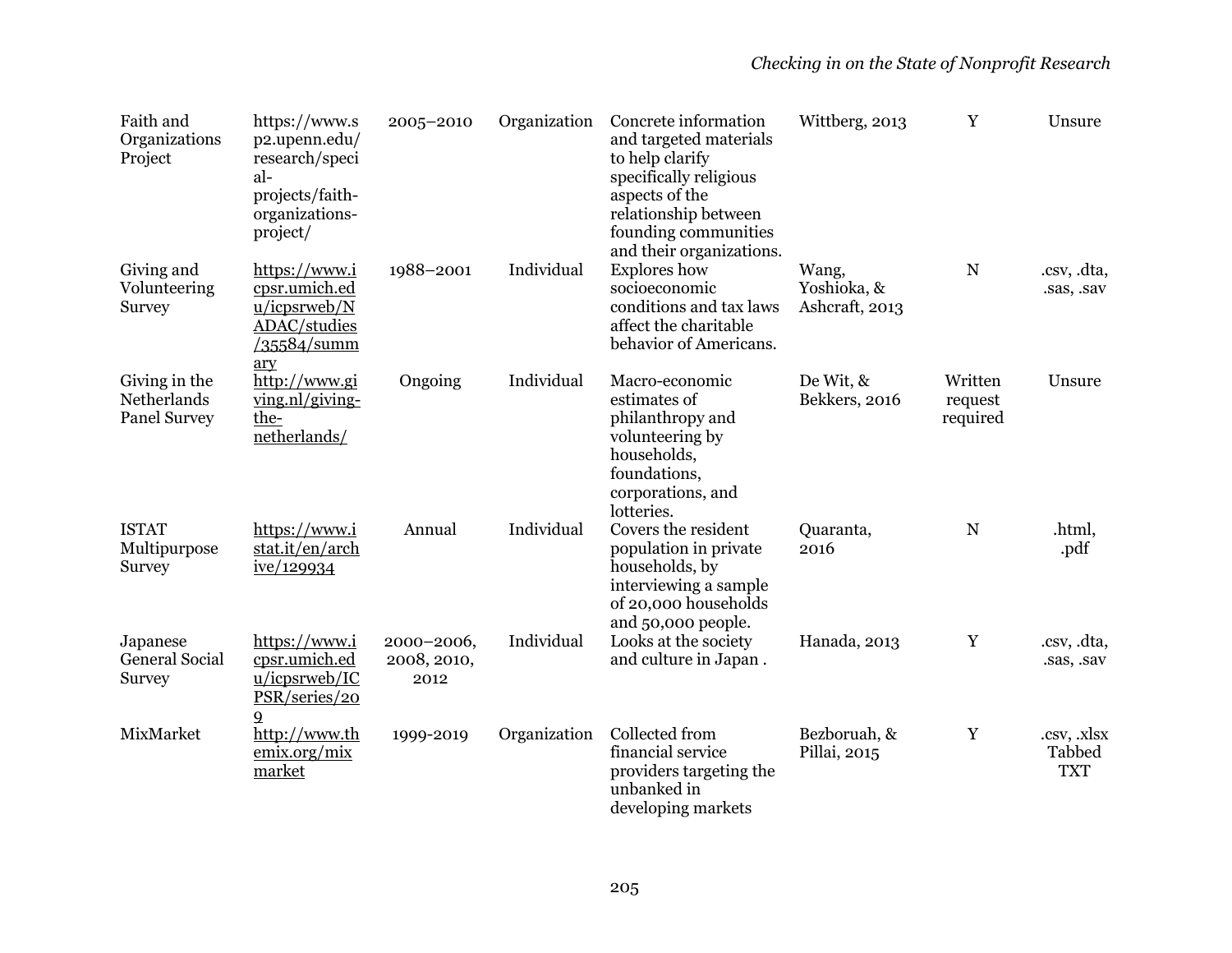| <b>National Center</b><br>for Charitable<br><b>Statistics</b>                        | https://nccs-<br>data.urban.org<br>/index.php                                                         | 1989-2016               | Organization | <b>IRS Business Master</b><br>Files, NCCS Core Files,<br>Digitized Data Files,<br>and IRS Statistics of<br><b>Income Division</b><br><b>Exempt Organizations</b><br>Sample Files. | Van Puyvelde,<br>& Brown, 2016           | ${\bf N}$   | .csv,<br>Excel                      |
|--------------------------------------------------------------------------------------|-------------------------------------------------------------------------------------------------------|-------------------------|--------------|-----------------------------------------------------------------------------------------------------------------------------------------------------------------------------------|------------------------------------------|-------------|-------------------------------------|
| National<br>Congregations<br>Study                                                   | http://www.so<br>c.duke.edu/na<br>$\frac{\text{tcong}}{}$                                             | 1998, 2006, &<br>2012   | Organization | Surveys a<br>representative sample<br>of America's churches,<br>synagogues, mosques<br>and other local places<br>of worship.                                                      | Lee, 2018                                | Y           | .csv, .dta,<br>.pdf, .sav,<br>.xlsx |
| <b>National Credit</b><br>Union<br>Administration<br><b>Call Report</b><br>Quarterly | https://www.n<br>cua.gov/analys<br>$is/Pages/call-$<br>report-<br>data/quarterly<br><u>-data.aspx</u> | Quarterly<br>since 1994 | Organization | Quarterly financial and<br>miscellaneous<br>information from credit<br>unions.                                                                                                    | Mook,<br>Quarter, &<br>Maiorano,<br>2015 | $\mathbf N$ | .txt                                |
| National<br>Organizations<br><b>Survey</b>                                           | https://www.i<br>cpsr.umich.ed<br>u/icpsrweb/IC<br>PSR/studies/3<br>5011                              | 2010                    | Organization | Quantifies domestic<br>and international<br>sourcing of business<br>functions of US private<br>and public sector<br>organizations.                                                | Chen, Ren, &<br>Knoke, 2014              | Y           | .csv, .dta,<br>rda, sas,<br>.sav    |
| Net Official<br>Development<br>Assistance                                            | https://data.w<br>orldbank.org/i<br>ndicator/DT.O<br>DA.ALLD.CD                                       | 1960-2017               | Countries    | List of countries with<br>government aid<br>designed to promote<br>the economic<br>development and<br>welfare of developing<br>countries.                                         | Pallas,<br>Anderson, &<br>Sidel, 2018    | $\mathbf N$ | .csv, .xlxs,<br><b>XML</b>          |
| Office of<br><b>Scottish Charity</b><br>Regulator                                    | https://www.o<br>scr.org.uk/abo<br>ut-oscr/about-<br>oscr                                             | Ongoing                 | Organization | Independent regulator<br>and registrar for over<br>24,000 Scottish<br>charities, including<br>former charities                                                                    | McDonnell,<br>2017                       | $\mathbf N$ | .csv                                |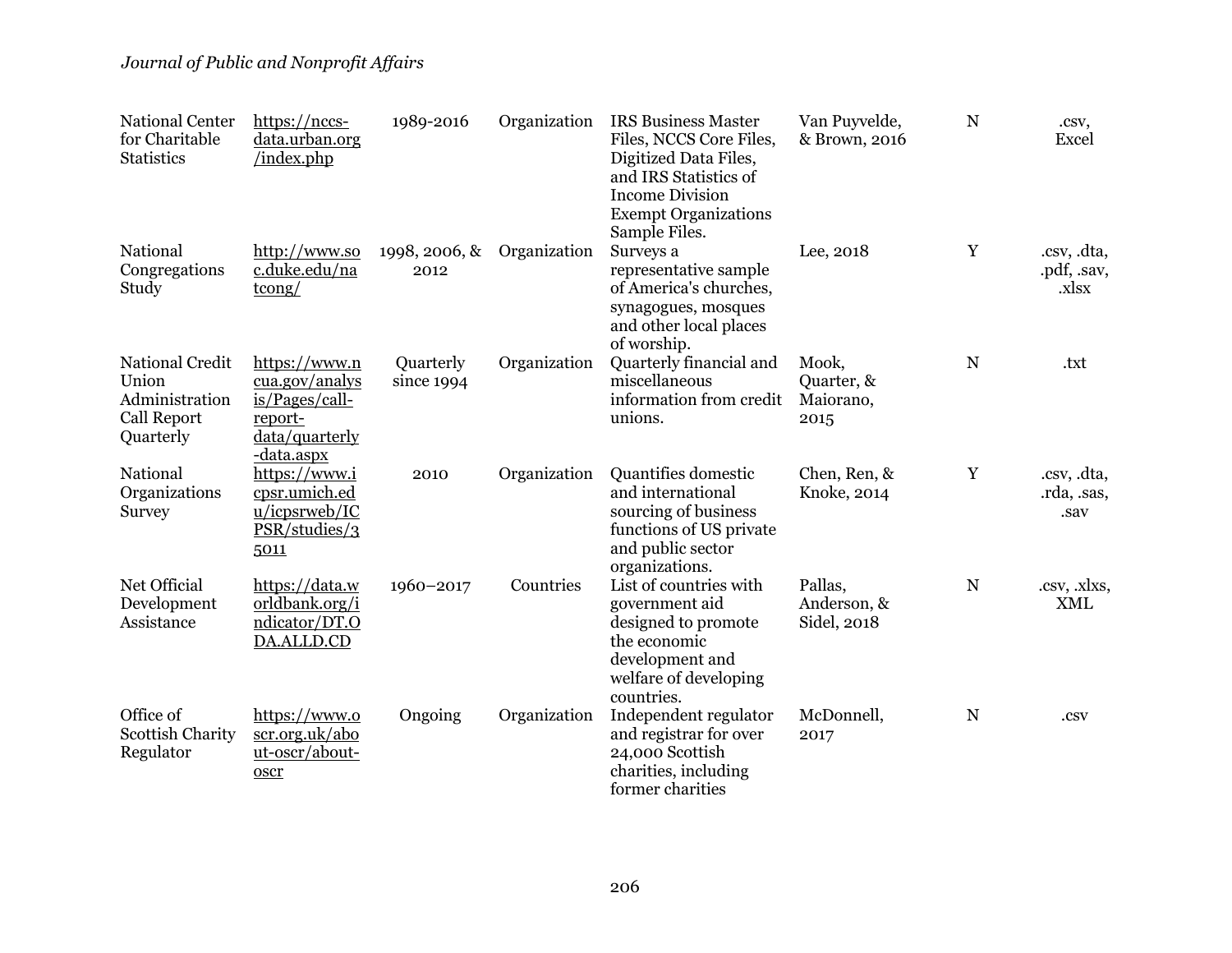| Panel Study of<br>Income<br>Dynamics                       | https://simba.<br>isr.umich.edu/<br>$VS/f.$ aspx                                      | 1967-present        | Individual   | Collects information on<br>health, wealth,<br>expenditures,<br>philanthropy, child<br>development, the<br>transition to adulthood,<br>and much more.                                     | Peck, & Guo,<br>2015                 | Y | Unsure                    |
|------------------------------------------------------------|---------------------------------------------------------------------------------------|---------------------|--------------|------------------------------------------------------------------------------------------------------------------------------------------------------------------------------------------|--------------------------------------|---|---------------------------|
| Pew Research<br>Center                                     | http://www.pe<br>wresearch.org                                                        | Ongoing             | Individual   | Nonpartisan fact tank<br>that informs the public<br>about the issues,<br>attitudes and trends<br>shaping the world.                                                                      | Reddick, &<br>Ponomariov,<br>2013    | Y | .sav                      |
| Portraits of<br>American Life<br>Study                     | http://www.th<br>earda.com/pal<br>S/                                                  | 2006 & 2012         | Individual   | Panel study focused on<br>religion in the U.S.,<br>with a particular focus<br>in capturing ethnic and<br>racial diversity.                                                               | Eagle, Keister,<br>& Ghazal,<br>2018 | Y | .dta, .sav                |
| <b>Statistics of US</b><br><b>Businesses</b>               | https://www.c<br>ensus.gov/pro<br>grams-<br>surveys/susb/<br>data/tables.ht<br>ml     | Annual              | Organization | Series that provides<br>national and<br>subnational data on the<br>distribution of<br>economic data by<br>enterprise size and<br>industry.                                               | Teckchandani,<br>2014                | N | .xlsx                     |
| Survey of<br>Health, Aging,<br>and Retirement<br>in Europe | http://www.sh<br>are-<br>project.org/da<br>ta-access.html                             | $2004 -$<br>present | Individual   | Multidisciplinary and<br>cross-national panel<br>database of micro data<br>on health, socio-<br>economic status and<br>social and family<br>networks of more than<br>120,000 individuals | Kehl, &<br>Stahlschmidt,<br>2016     | Y | .dta, .sav                |
| <b>Survey of Texas</b><br>Adults                           | https://www.i<br>cpsr.umich.ed<br>u/icpsrweb/N<br><b>ACDA/studies</b><br><u>/4297</u> | 2004                | Individual   | aged $50+$ .<br>Series of several data<br>collection efforts aimed<br>at learning more about<br>the lives of adults who<br>live in Texas.                                                | Yeung, 2017                          | Y | .dta, .pdf,<br>.sas, .sav |